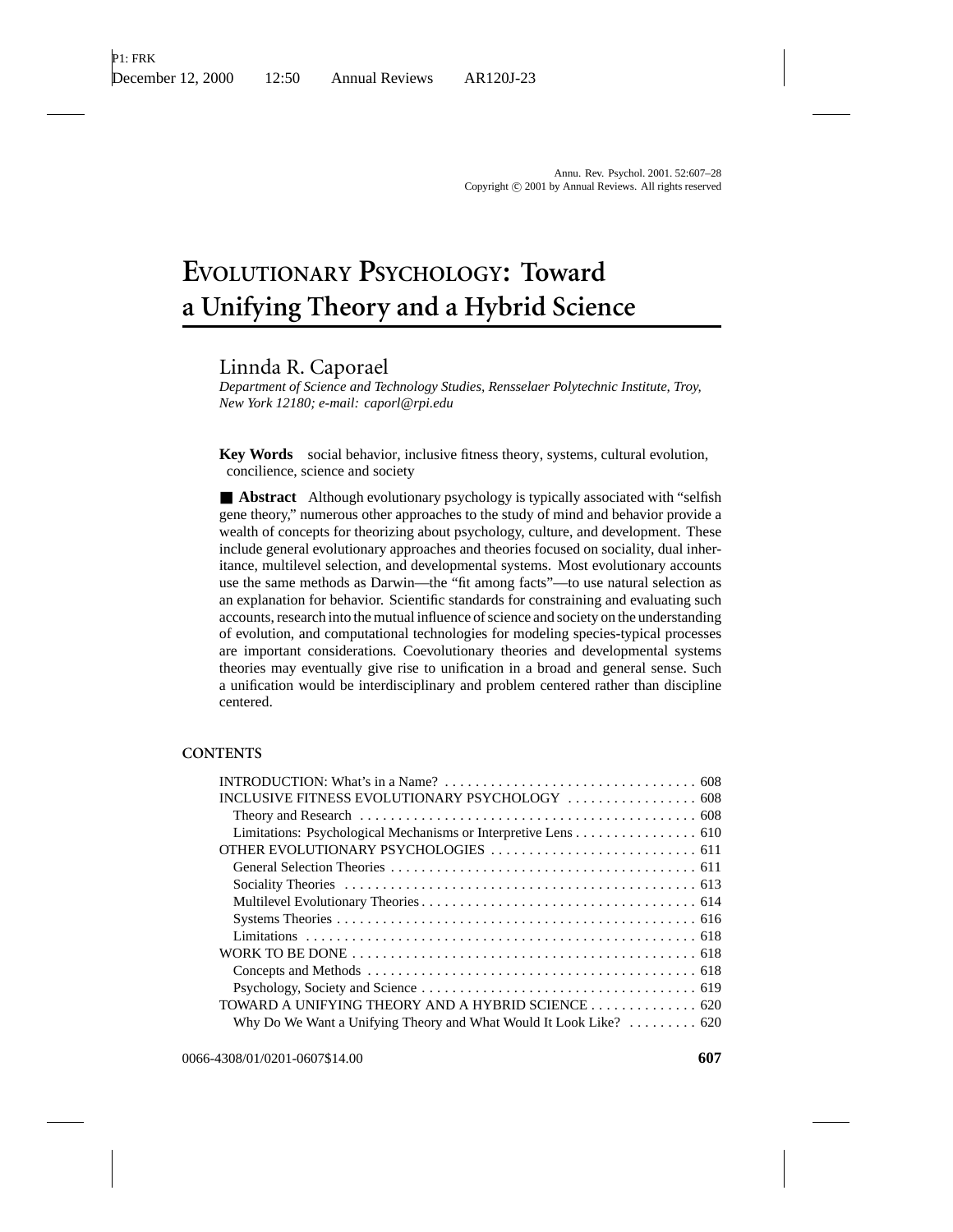| New Methodologies Such as Complex Adaptive Systems Research, |  |
|--------------------------------------------------------------|--|
|                                                              |  |
|                                                              |  |

## **INTRODUCTION: What's in a Name?**

Evolutionary psychology is a broad and eclectic topic. The evolutionary study of mind and behavior includes work on animal behavior (Boesch & Tomasello 1998, Heyes 1998, Waal & Lanting 1997), paleoanthropological studies of cognition (Mellars & Gibson 1996), neuropsychology (Deacon 1997, Edelman 1992), neurobehavioral genetics (Wahlsten 1999), and evolutionary theory (Depew & Weber 1996). If the fruitful alliance between cognitive science and philosophy (e.g. Bechtel 1998, Fodor 1983) is any indication, evolutionary psychology would also include the theoretical and conceptual contributions of philosophers of biology (e.g. Callebaut 1993, Sober 1994, Wimsatt 1980).

Recently, the term evolutionary psychology has become associated with a specific interpretation of evolution represented, for example, by the work of Buss (1999a), Symons (1979, 1992), and Tooby  $&$  Cosmides (1992), which is based on influential sociobiological theories from the 1970s (EO Wilson 1975). Sociobiology and evolutionary psychology are based on inclusive fitness theory and the "selfish gene." As this perspective is but one of many, the term evolutionary psychology is used here to accommodate a variety of theoretical approaches and research traditions from animal studies to neurobehavioral genetics. The term inclusive fitness evolutionary psychology is used to refer to studies of human nature drawing from the sociobiological tradition (see Jones 1999 for a review). This article focuses primarily on human social behavior and takes inclusive fitness evolutionary psychology as a starting point to discuss a common aim among evolutionary psychologists: the search for a unifying theory of behavior. It concludes that such a theory would be broadly conceived and include culture and development in its portfolio. Evolutionary psychology by necessity is an interdisciplinary hybrid science informed by a postmodern reflexivity; that is, a keen awareness of the ongoing interchanges between science and society.

### **INCLUSIVE FITNESS EVOLUTIONARY PSYCHOLOGY**

#### **Theory and Research**

Theoretical population biologists define evolution as changes in population gene frequencies. The primary factors of interest are genes and their transmission generation-to-generation. Environment and development are secondary factors, subsumed in coefficients of selection, which with various population parameters are manipulated in mathematical models. The dependent variables in such models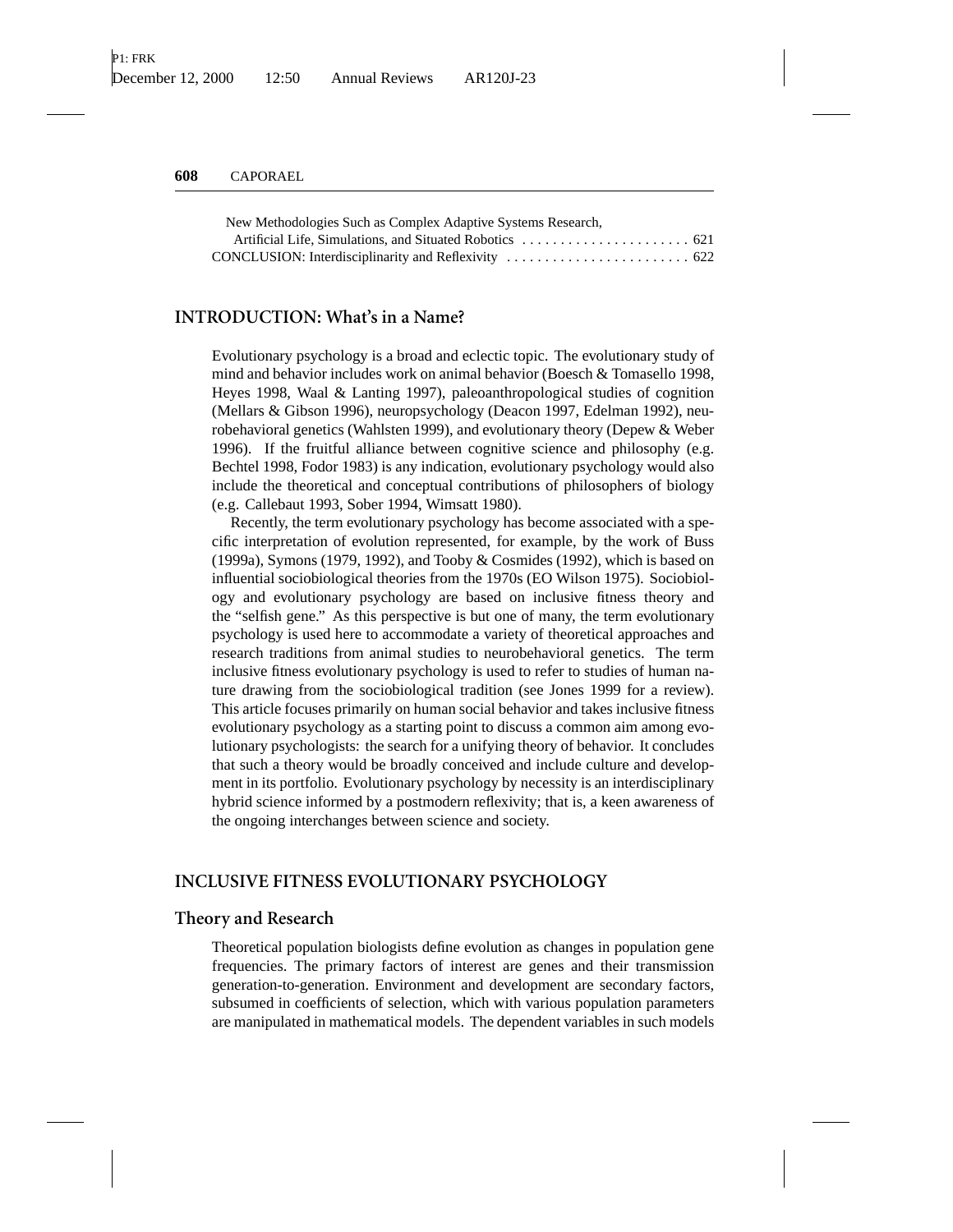are changes in frequencies (or fitness, loosely speaking) of alternative alleles (versions of a gene, e.g. "altruistic" or "selfish" alleles). Hamilton (1964) showed that the average fitness of a gene could be influenced by interactions among organisms. In particular, benefiting kin, even at the cost of individual reproduction, could cause the increase of altruistic genes because related individuals share genes. The inclusive fitness of a gene refers to the number of copies of it passed on to the next generation by an individual plus the number of genes passed on by relatives as a result of behavior toward them. Trivers (1971, 1972, 1974) built on Hamilton's insight, showing how other types of social interactions such as reciprocal altruism, parent-offspring and sibling conflict, sexual selection, and parental investment could influence changes in gene frequencies. Hamilton's and Trivers' work, widely disseminated by EO Wilson (1975) and Dawkins (1976), became the foundation for sociobiology and introduced the "gene's eye view" of quantitative population biology to the human sciences. The gene's eye view is an anthropomorphic metaphor or heuristic device: What decisions would a gene make to facilitate its survival and reproduction (Buss 1999a)?

Cosmides & Tooby (1987) adapted sociobiology, arguing that evolved psychological mechanisms were the missing links between inclusive fitness theory and the evolutionary analysis of behavior. These views were elaborated by Tooby & Cosmides (1992), who also emphasized the designed features of evolved psychological mechanisms or modules and the environment of evolutionary adaptedness (Bowlby 1969) in which such mechanisms evolved. Buss (1995) organized the foundation work on inclusive fitness into a level-of-analysis framework, in which he equates Hamilton's (1964) inclusive fitness theory with "general evolutionary theory." Trivers' work (1971, 1972, 1974) is identified as middle-level or motivating theories, which provide the basis for general hypotheses and specific predictions about behavior.

Inclusive fitness evolutionary psychologists have conducted research on a range of topics (Crawford & Krebs 1998; see also Crawford et al 1987, Simpson & Kenrick 1997). These include mating preferences (Buss & Schmitt 1993, Buss 1990), rape (Thornhill & Palmer 2000), Judaism as an evolutionary group strategy (MacDonald 1994), cheater detection mechanisms (Cosmides 1989), mind (Pinker 1997), "killer sperm" (Baker & Bellis 1995), female inhibition mechanisms (Bjorklund & Kipp 1996), judgments of attractiveness (Singh 1993), and effects of family on pubertal timing (Ellis et al 1999). Inclusive fitness evolutionary psychologists have been charged with proposing untestable hypotheses (Kenrick 1995), but in fact, several hypotheses have been disconfirmed. For example, there is no evidence of human killer sperm (Moore et al 1999); hip-to-waist ratio judgments of attractiveness have been shown to be artifacts of a limited range of stimuli (Tassinary & Hansen 1998), and judgments of attractiveness do not predict health status (Kalick et al 1998).

Alternative explanations have been proposed for other findings. For example, Miller & Fishkin (1997) argue that large mean differences in number of desired mates reported by Buss & Schmitt (1993) were an artifact of highly skewed data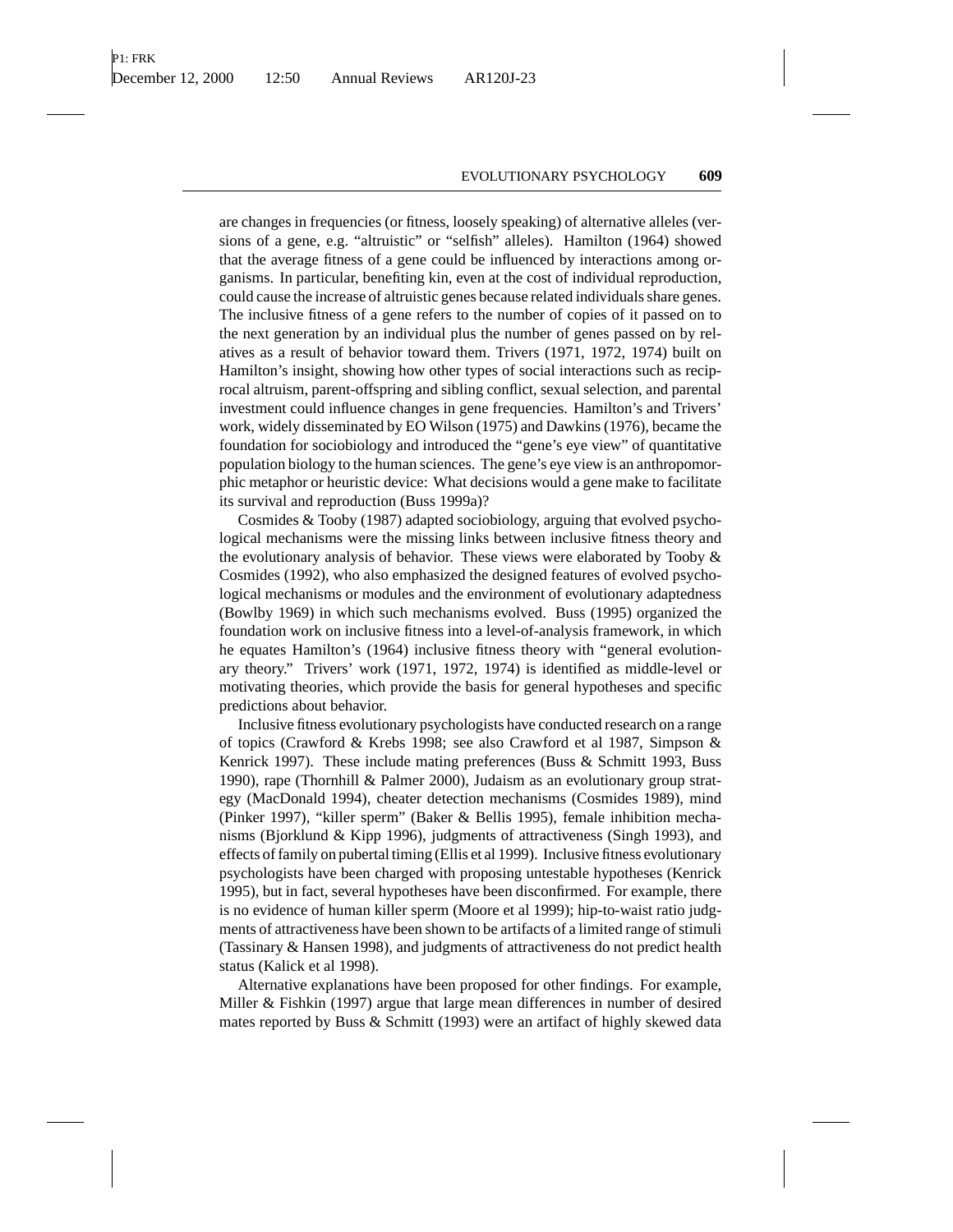(i.e. a few outliers desiring a large number of mates). Using median measures, Miller & Fishkin (1997) found that both men and women reported wanting a relatively small number of long-term partnerships. Sex differences predicted for males by Buss and Schmitt, such as jealousy and desiring a large number of partners, were reported by anxious-ambivalent males as predicted by attachment fertility theory. Eagly & Wood (1999), in a reanalysis of data reported in Buss et al (1990), correlated social structural conditions with mate preferences. They found that males' preference for younger females and a good cook and housekeeper (found to be significant sex differences in the original study) and females' preference for older males with good earning potential was associated with gender equality as provided by United Nations indices. Differences in preferences were greatest in cultures with the least gender equality. These results indicate that social structural variables can account for sex differences in mating preferences.

## **Limitations: Psychological Mechanisms or Interpretive Lens**

Inclusive fitness evolutionary psychology has produced large numbers of empirical studies; however, there are concerns about their relationship to evolutionary theory and what they actually contribute to psychological understanding (Lloyd 1999, Smith 2000). The scientific critiques of sociobiology are well known, extensive, and apply directly to evolutionary psychology (Gould & Lewontin 1979, Kitcher 1985, Lloyd 1999, Rose & Rose 2000; see also Commentary on Buss 1995). These concern the inability to demonstrate a correlation between phenotypic variation and reproductive variation (a *sine qua non* for evolutionary biology research), the difficulty of identifying a history of adaptation, and the lack of detail (analogous to the detail available for artificial selection in plants and animals) that would enable understanding of possible sources of variation. Without a theoretical vocabulary for development and culture, genetic determinism is an almost inevitable consequence of inclusive fitness theory.

For example, the most common concept of gene-environment interaction requires that all possible phenotypic possibilities be preformed in the genes, to be triggered by appropriate environmental stimuli. The environment fills in gaps in "open programs," "shapes" innate proclivities, or "shunts" behavior from one option to another (e.g. Buss 1999b, Crawford & Anderson 1989, Tooby & Cosmides 1992). Genetic determinism is also part of inclusive fitness evolutionary psychology's cultural theory, which assumes that cultural differences are "evoked" from a panhuman genome. Different environmental conditions shared within groups evoke the same individual psychological mechanisms differentially across groups (Buss 1999a). Thus, interaction in inclusive fitness evolutionary psychology usually refers to selection among pre-existing genetic possibilities, all of which are coded in all humans (the panhuman genome). An alternative view sees geneenvironment interaction as chains of contingent events composed of reciprocal influences at multiple levels of organization, including genes and various features of the environment (Gottlieb 1992, Wimsatt 1999).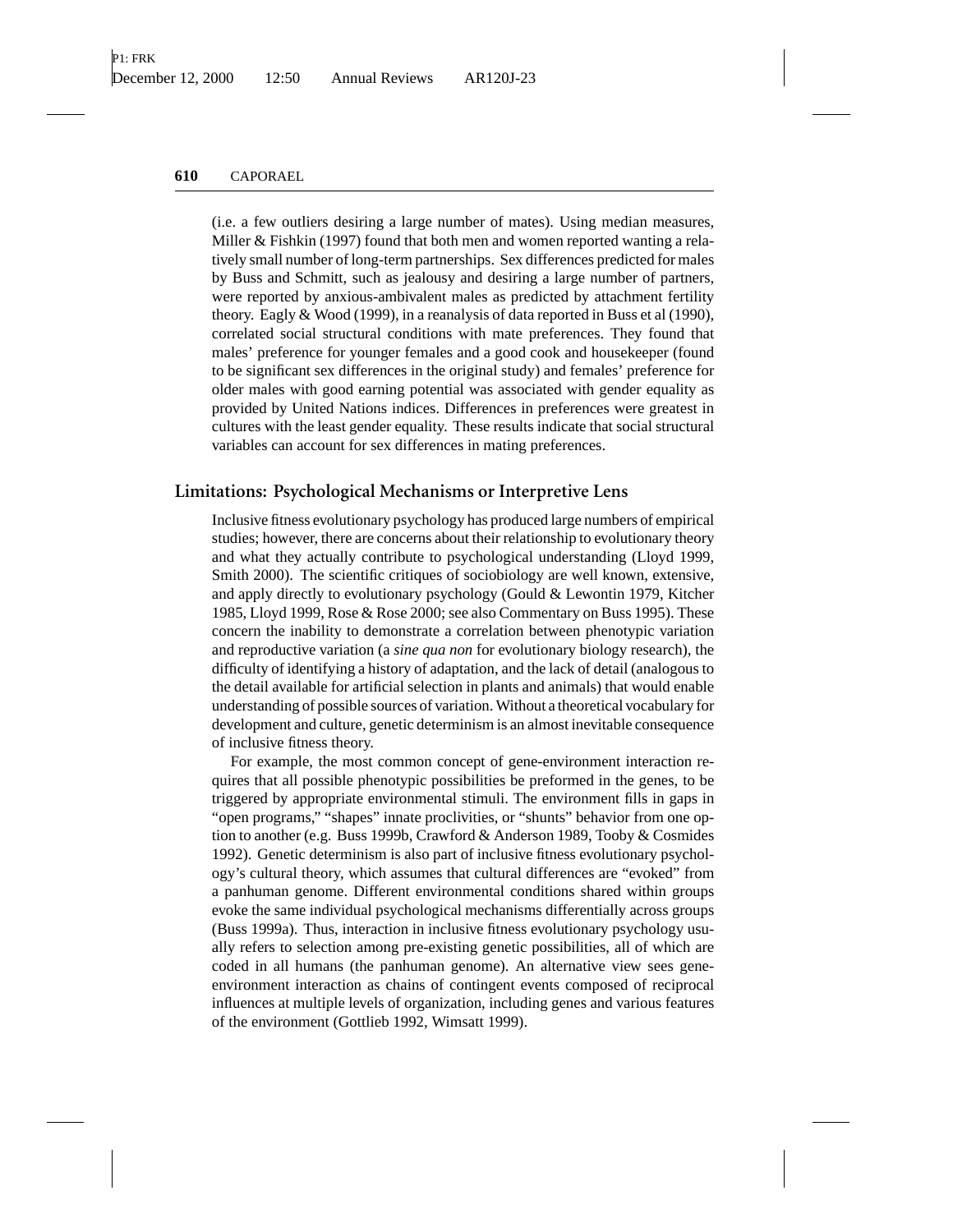Many constructs in inclusive fitness evolutionary psychology present challenges to the boundaries between culture and science (Caporael & Brewer 1991, Maynard Smith 1987; cf Buss 1994). For example, kinship, neighborliness, divorce, and sibling rivalry are familiar features of everyday life. It is not clear in the absence of genetic data that theories of inclusive fitness, reciprocal altruism, parental investment, and parent-offspring conflict explain their corresponding everyday categories or redescribe them. Other topics parallel old and familiar aphorisms: women as gold diggers and men sowing their wild oats (Buss 1987) or the madonna-whore dichotomy (Gangestad & Simpson 1990). Thiessen (1996) argues that everyday life makes sense when viewed through an evolutionary lens. However, it can be just as well argued that selfish gene theory was created in the image of common beliefs about everyday life (Caporael 1994). The influence of culture on theory, problem choice, methods, and interpretation is a scientific issue—not a political or ideological one. First, science is a human practice well worth understanding, and second, to the extent that culture holds science on a leash (e.g. through media attention, needs to appeal to mass markets, and funding opportunities), traditional canons of scientific objectivity can be undermined.

Although evolutionary theory, broadly conceived, still holds promise for the study of mind and behavior, it seems likely that inclusive fitness theory is too narrow to serve a unifying theoretical role. The heuristic device of a selfish gene may have simplified the work of theoretical population biologists (Dawkins 1976). However, imbuing genes with fictional psychological characteristics (e.g. preferences, intentionality, agency) eliminated the complexities of development and environment, including social interaction and culture. These complexities are recognized to be important by evolutionary biologists (Endler 1986) and central to the concerns of psychologists generally.

### **OTHER EVOLUTIONARY PSYCHOLOGIES**

This section illustrates some approaches to evolutionary psychology at other levels of analysis than that offered by inclusive fitness evolutionary psychology. These other approaches also focus more on culture or development. The categorization below is neither mutually exclusive nor the only one possible.

### **General Selection Theories**

Natural selection is a powerful general principle in the world of living things. What makes a theory "evolutionary" or "Darwinian" is not that it is based in biology, but rather the integration of three interacting principles of change: variation, selection and retention. What varies, what are the conditions for selection, and what are the mechanisms for retention may differ: neuronal selection, selection in the immune system, and learning are all examples of selection (Cziko 1995). Cultural artifacts, practices, and even scientific theories may be selected (Campbell 1997). Most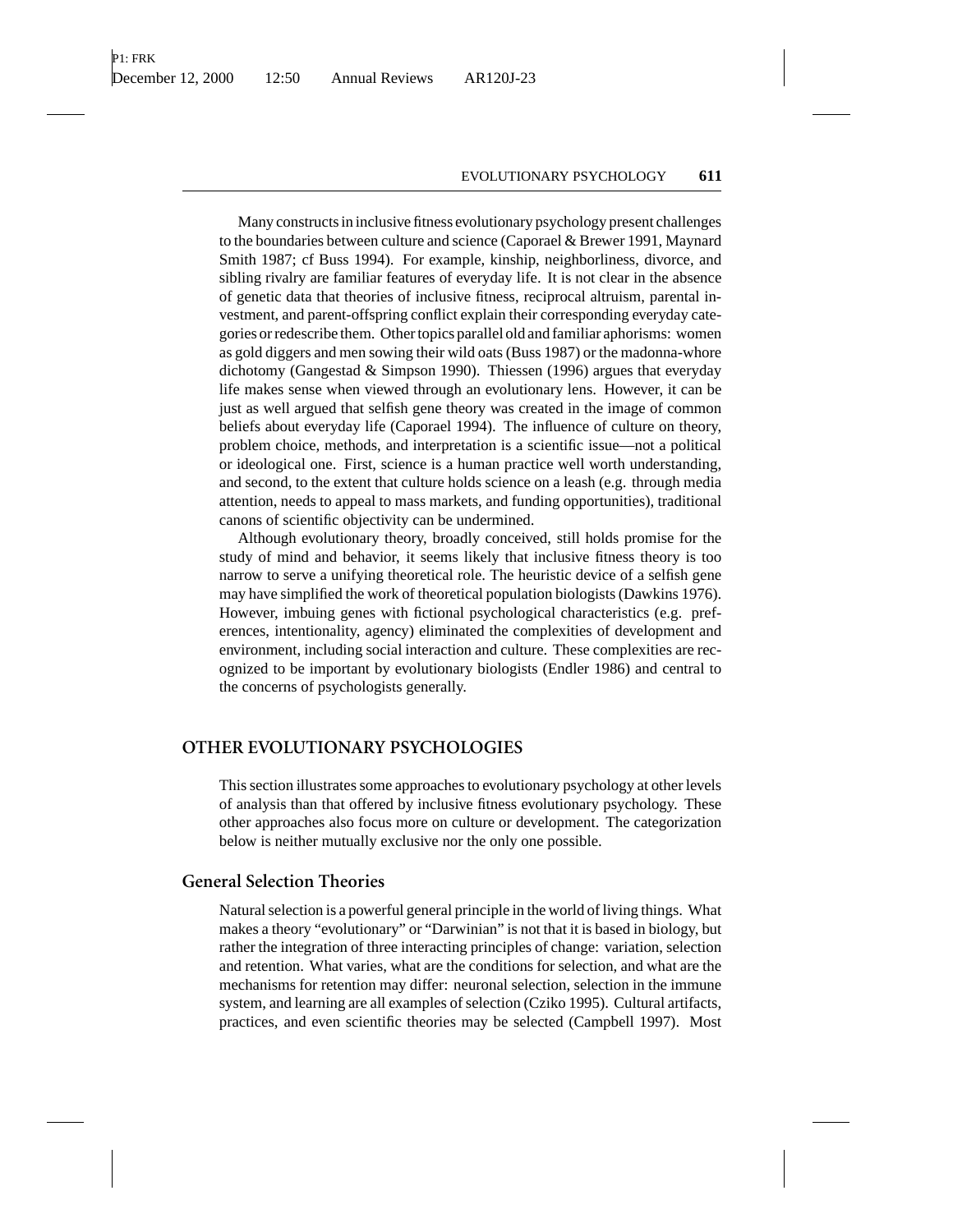evolutionary psychologies can be classified as general selection theories in at least a minimal sense of invoking natural selection to explain change over time. They may take the form of a unifying theory of the evolution of mind and behavior, or they may focus on a specific feature. Implicitly, there is at least one alternative variant (the absence of the focal trait), and an account is derived showing how the focal trait could have been an adaptive advantage.

Donald (1991) is a fine example of the unifying theory approach. He proposes three major phases in the evolution of human cognition. The first is *episodic culture*, where memory is dependent on environmental cues; second is *mimetic culture*, which enabled using the body for representation and memory, and the third is *mythic culture*, where lexical invention becomes the basis for language and narrative. Donald (1991) argues that a fourth phase, based on the external symbolic storage and symbol manipulation as in print and computers, is beginning. Examples of special-focus theories address the evolution of landscape preferences (Orians & Heerwagen 1992), egalitarianism, (Boehm 2000), and handedness (Corballis 1997). Studies on the evolution of language (Bickerton 1990, Deacon 1997, Pinker 1997) illustrate just how diverse special-focus theories can be.

Following Darwin (1965), ethologists traced the evolution of a trait such as smiling through its primate antecedents, developmental sequence, cross-cultural communicative competence and cultural specific contexts in which smiling could take on different meanings (Eibl-Eibesfeldt 1971, 1989). The emphasis in these studies is on progression, from a simpler to a more complex expression. Recent research on emotional expression follows similar trajectories, but with greater methodological and conceptual sophistication including a more complex selection account (Ekman & Rosenberg 1997, Griffiths 1997). Research has also addressed how evolved characteristics also may be exapted for use in other contexts. (In contrast to an adaptation, defined in terms of a history of use for a particular function, an exaptation evolved for one use and is used, or exapted, for another; feathers were adaptations for thermal control and then exapted for flight.) For example, expressions of disgust have different communicative values, and through processes of development and cultural evolution, may be co-opted for use in a broader system of cultural meanings including expression of moral responses (Rozin et al 1994). As Rozin et al (1994) point out, disgust may be an excellent system for studying the connections between evolution, cultural evolution and development because the facial markers are reliably observable and communicative.

An area where more research is needed concerns artifacts in the study of mind and behavior. The earliest stone tools, associated with *Homo habilis* ("handy man"), are about 2.4 million years old, indicating that artifacts are as much a part of the evolution of human mind and behavior as group living. Tools mediate the reciprocal exchange between organisms and environment; today, satisfying the human fascination with the artifactual world threatens ecological disaster. Artifacts function in the coordination of behavior by entraining human activity and accumulating knowledge over generations (Caporael & Baron 1997, Hutchins 1996). Yet surprisingly few psychological studies focus on tools (Kipnis 1997).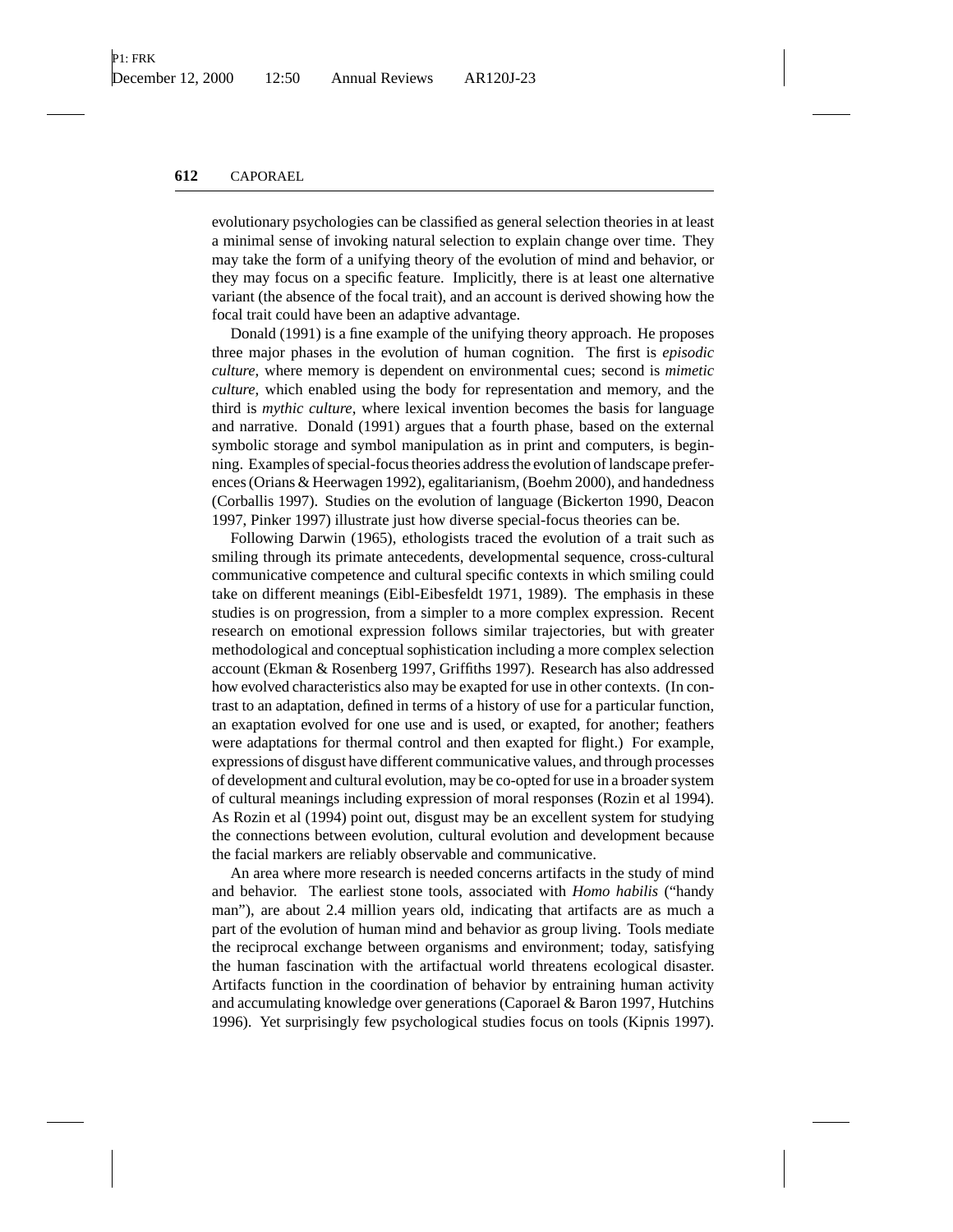An exception has been in the important area of tools and language (Calvin & Bickerton 2000, Gibson & Ingold 1993, Greenfield 1991), largely because speech and the manipulation of objects appear to share common developmental, cognitive and neural substrates.

Roughly speaking, general selection theories are the most common form of evolutionary psychology. They vary in quality from informal adaptive story-telling drawing on common knowledge to well-done theorizing unifying research results in two or more scientific areas.

## **Sociality Theories**

Sociality theories are midway between inclusive fitness evolutionary psychology and multilevel evolutionary theories (below). They center on the evolution of "social intelligence" or "Machiavellian intelligence" (Byrne & Whiten 1988). For decades, the standard assumption has been that animal and human intelligence evolved for interacting with concrete nonsocial objects for subsistence. Social intelligence theorists (Humphrey 1976, Jolly 1966) proposed that social objects offered a different order of complexity compared to physical ones. Physical objects are more or less stable compared to conspecifics, which are much more labile and unpredictable. Consequently, the requirements for intelligence as members of group-living animals would have been much higher than what would have been required to simply find food or make tools. Machiavellian theorists, such as Byrne and Whiten (1988), married social intelligence to inclusive fitness theory. They proposed a model for an actor (human as well as non-human) with highly developed faculties to manipulate other individuals by tactical deception so as to serve the actor's inclusive-fitness interests. Apparent cooperation among individuals is interpreted as behavior in the service of genetic self-interest or an expression of competition within and between groups (Alexander 1989).

Dunbar (1993) built on the Machiavellian hypothesis in his proposition that language evolved as part of increasing group size and neocortical expansion. Maintaining and manipulating social relationships in large groups required an ability that could fulfill the same functions as social grooming, but service a larger number of relationships. Time budgets limit the number of relationships that can be serviced by grooming; however, language—and specifically gossip—allows a much larger number of relationships to be maintained as well as a corresponding increase in group size. Dunbar's hypothesis reverses a conventional wisdom. He sees language as having evolved for social relationships, and abilities for referring to objects and coordinating activities such as hunting as emerging as a by-product, or exaptation, from the social function of language.

Although Machiavellian theorists locate their origins in Humphrey (1976), his paper suggests a radically different view of human intelligence. Humphrey rejected the common view that human intelligence evolved for surviving on the savannah by developing tools. Rather, creative intellect evolved for holding society together so that subsistence skills and knowledge of the habitat could be passed on in a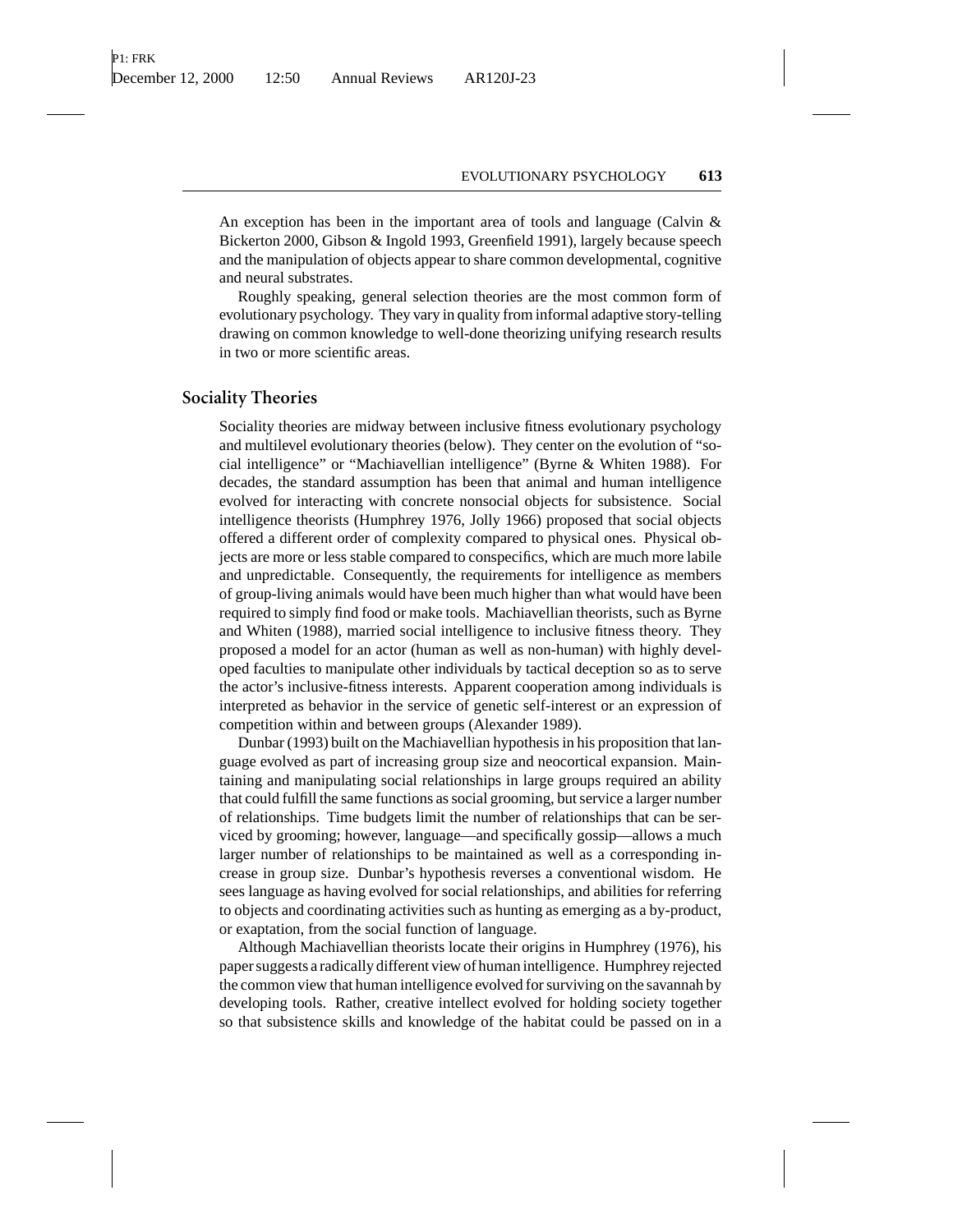protective environment. Although there were benefits to group living, it posed a challenge because each individual's priority would be the survival of his own genes. Escalating within-group competition would result in a high level of social intelligence. However, this social intelligence was not just deceptive and manipulative. It was "truly social" (Caporael 1997) in the sense that "technical intelligence" was not just a different kind of intelligence, but rather an application of social intelligence to other objects. The result could be a "mistaken" proto-social exchange; that is, humans would anthropomorphize non-living systems and from these misapplications of social intelligence, scientific and technological discoveries would emerge—or cognitive limitations would be apparent (Caporael 1986, Cheney et al 1986). In other words, Humphrey proposed a "general purpose" mind, but its purpose was social transactions with conspecifics.

Sociality theories opened new possibilities for conceptions of mind and behavior although these remain insufficiently developed. Where inclusive fitness evolutionary psychology drew on a familiar model of "economic man" or exchange theory using the currency of genetic success, sociality theories suggested a framework that was neither economic nor folk psychological. Instead, they focused on the social origins of human nature and the attributes necessary for group living (Brewer 1997). Unfortunately, the idea of "selection by the group" seemed too close to group selection, which is re-emerging as part of multilevel evolutionary theory.

#### **Multilevel Evolutionary Theories**

A persistent debate among evolutionary theorists has been whether the gene was the sole level of selection or whether selection operated at multiple levels. With the publication of Leo Buss' book, *The Evolution of Individuality* (1987), scientists have begun exploring alternatives to selfish gene theory (Jablonka 1994, Maynard Smith  $&$  Szathmáry 1995). Unlike inclusive fitness theories, which identify genes as the level of selection, multievolutionary theories incorporate other levels where selection can occur (e.g. chromosomes, individuals, groups). Different levels of selection provide opportunities for conflict and synergisms between levels. For example, in the evolution of multicellularity, some cells "gave up" reproductive autonomy to become body cells as others eventually became reproducing gametes (Buss 1987). Similar conflicts and opportunities obtain for humans in the relationship between the individual and the group. Individual advantage may be curtailed at the level of the group, sometimes resulting in cooperative groups better adapted to the habitat than are other groups (Caporael et al 1989).

The question of how group structure can influence the evolution of altruistic genes has received much attention from group selection theorists (Sober & Wilson 1998, DS Wilson 1975, 1997). This interest has been driven by the observation that altruistic behavior should be self-limiting; the reproductive advantage afforded non-altruistic genes should drive out altruistic variants. In Wilson's (1983) models, subgroups ("trait groups") of a larger group vary in the proportion of altruists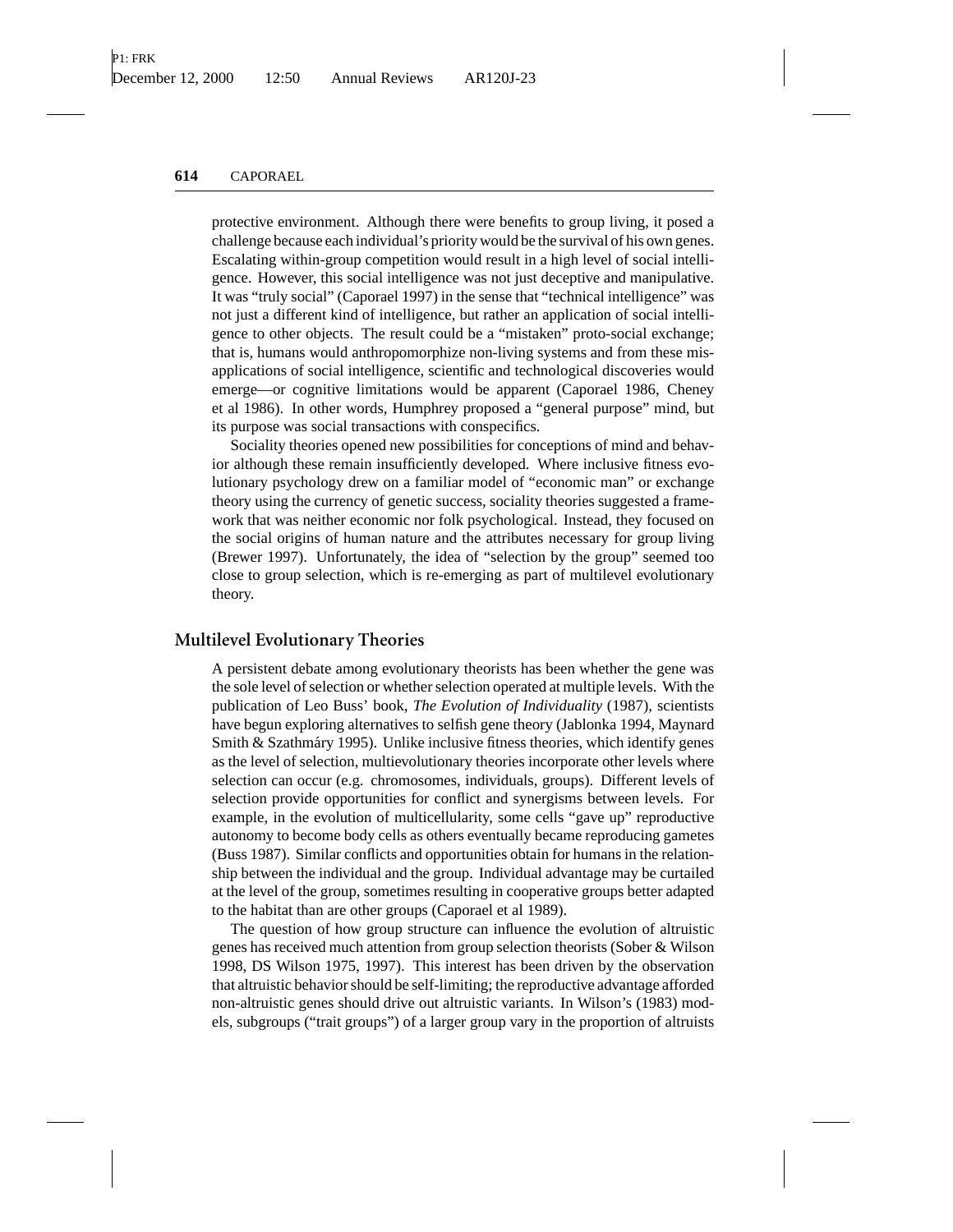and non-altruists. Some groups will have low ratios of altruists to non-altruists; other groups will have high ratios. Within all the groups, the nonaltruists increase relative to the altruists. However, if groups with higher proportions of altruists also produce more offspring, then the total number of altruists in the global population will increase. In other words, within-group selection favors the evolution of self-interest whereas between-group selection favors the evolution of cooperation (because altruists benefit themselves as well as others).

Multilevel selection has always been implicit in theories incorporating culture as part of human evolution. In coevolutionary theories, genes and culture are two distinct modes of inheritance that nevertheless influence the distribution of each other (Janicki 1998). For example, lactose tolerance is believed to be a trait that has probably coevolved with dairy practices, including food-processing techniques such as cheese and yogurt manufacture, which reduce lactose concentrations and thereby increase digestibility. There are several approaches to coevolutionary theory.

Research in evolutionary ecology assumes culture is an adaptive behavioral system and actors behave "as if" they are rational decision makers with respect to a genetic currency (e.g. Smith & Winterhalder 1992). Evolutionary ecologists (once called sociobiologists, now also called "Darwinian anthropologists") do not invoke specific psychological mechanisms. They assume that behavior is fitnessmaximizing and study differences in reproductive output as a result of variations in ecological and cultural factors such as marriage system, hunting prowess, or status.

Boyd and Richerson (1985) propose a dual inheritance of culture and genes. They are distinctive in their effort to bridge research in psychology with group-level cultural processes. Boyd and Richerson propose a theory of forces to describe the Darwinian evolution of cultural creatures. Some of the forces are random, analogs of genetic drift and mutation; others are the outcome of individual decision making and choice, and finally, there is natural selection of cultural variation. They do not assume the rational decision maker of neoclassical economics or of evolutionary ecology. Instead, they assume that human decision making is imperfect, and trialand -error learning expensive. One of the advantages of culture, then, is to attenuate the inherent limitations of fallible human cognition, and at the individual level, the advantage is realized through social learning—copying the behavior of other people. Boyd and Richerson provide one of the few theories about human sociality that is explicitly developmental, concerned with variations in socialization patterns (e.g., "lateral" transmission from peers or "vertical" transmission from parents).

Durham (1991) emphasizes the ideational aspects of culture, drawing on Dawkins' (1976) term, memes, for units of culture. Genes specify primary values, sensations experienced as intrinsically pleasurable or unpleasant. Memes provide "secondary values," or rules-of-thumb, scripts, or other guides to behavior. Cultural selection, guided by secondary values, is a function of choices made by individuals or groups and/or imposed by individuals or groups on others (e.g. marital forms).

Durham (1991) proposes that there are at least five modes of gene-culture interaction. In two modes, genes and culture act as the selection environment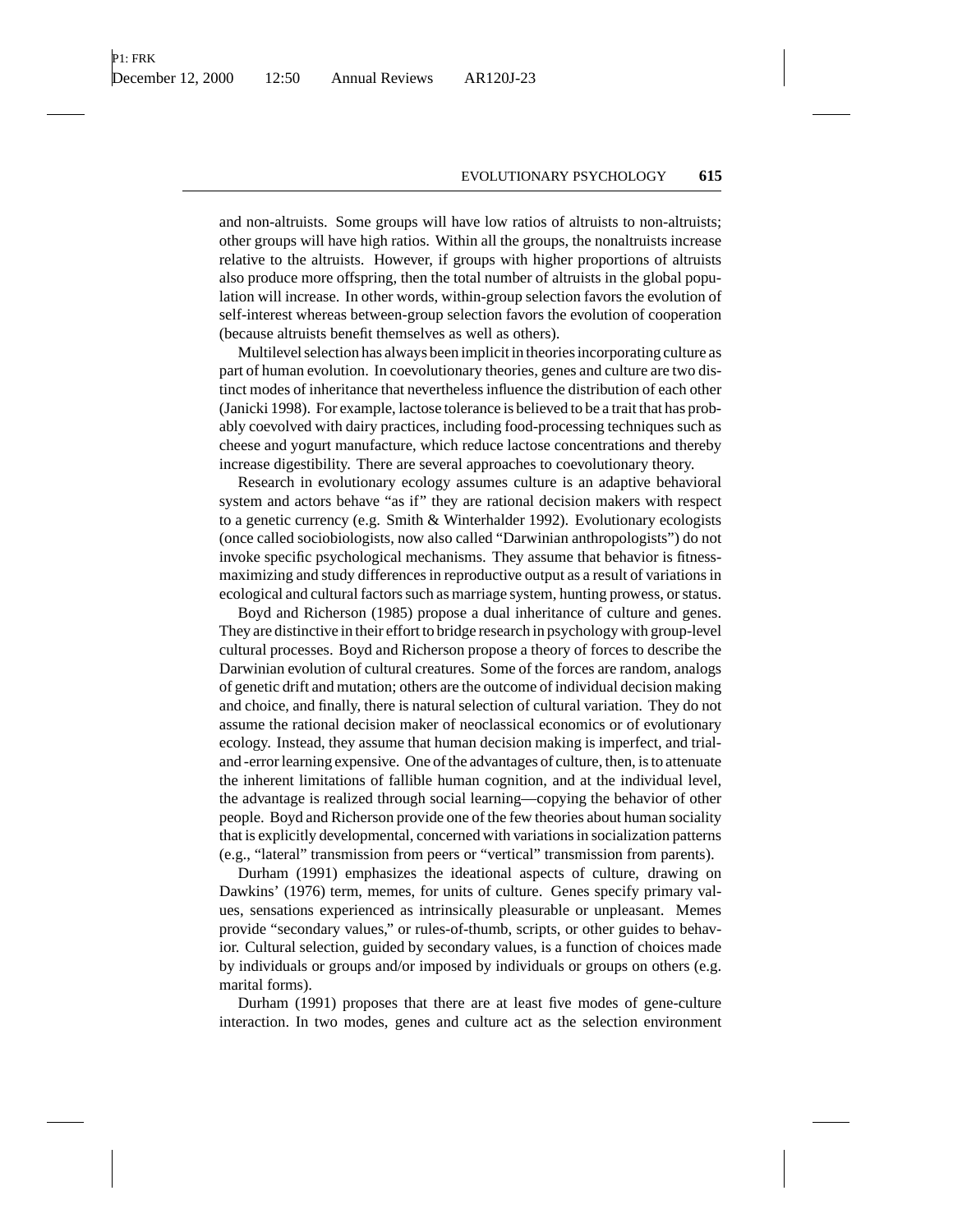for each other. In the other three modes, secondary value selection favor cultural variants that can reduce, improve, or have no effect at all on individual reproductive fitness. By affecting the phenotype, culture influences the genotypic distribution in the population.

In contrast, Fiske's complementarity theory (2000) assumes that genes specify particular and highly structured social proclivities that become functional when combined with different features of cultural paradigms. The results are rituals, institutions, artifacts, etc that enable people to use four basic models of relationships. Fiske (1991) calls these communal sharing, authority ranking, equality matching, and market pricing. These are not strictly cognitive models; rather, they are relational models that span the public-private and external-internal dichotomies generally used to differentiate culture and cognition.

Multilevel evolutionary theories provide a conceptual embarrassment of riches, although connecting these to current scientific knowledge about human psychology is a formidable task. An important difference from selfish gene theory is the recognition that organisms shape their own niches, which in turn affect the evolution of "organism-in-system" (Levins & Lewontin 1985). Work such as that by Laland et al (2000) suggests that coevolutionary theories could eventually combine with systems approaches like those in the next section.

#### **Systems Theories**

Systems theories are a different breed of evolutionary psychology altogether (Gottlieb 1992, 1998; Griffiths & Gray 1994, Hejl et al 1997, Ho 1991, Lewontin 1982, Wimsatt 1999). The gene is not viewed as a privileged source of information containing blueprints or programs for phenotypic formation. Rather, the information emerges through the reliable recurrence of components (including the products of development itself) that in the past have produced a viable system in a specific environment (Oyama 1989, Oyama et al 2000). The concept of inheritance is also expanded to include not only genes but also items from cellular components to language environments to atmospheric constancies. Organisms are not designed to solve problems presented by an independent environment. Instead, organism and environment are coevolving and mutually defining (Brandon & Antonovics 1996, Levins & Lewontin 1985, Thelen 1992). The anthropomorphic metaphor of natural selection favoring or selecting some variants over others is de-emphasized because organism and environment are viewed as an interrelated, self-organizing system. One common metaphor for the organism, which is always undergoing development, is ecological succession: Activity at one phase alters conditions that become the basis for the next stage without any need for a priori specification. This "ontogeny of information" (Oyama 1985)—the recurrent developmental system itself–is the product and process of evolution. From the perspective of systems theorists, species-typical behavior is repeatedly constructed or emergent (rather than transmitted) in the history of the lineage, in ontogeny, and in the situated activity of organism-in-setting.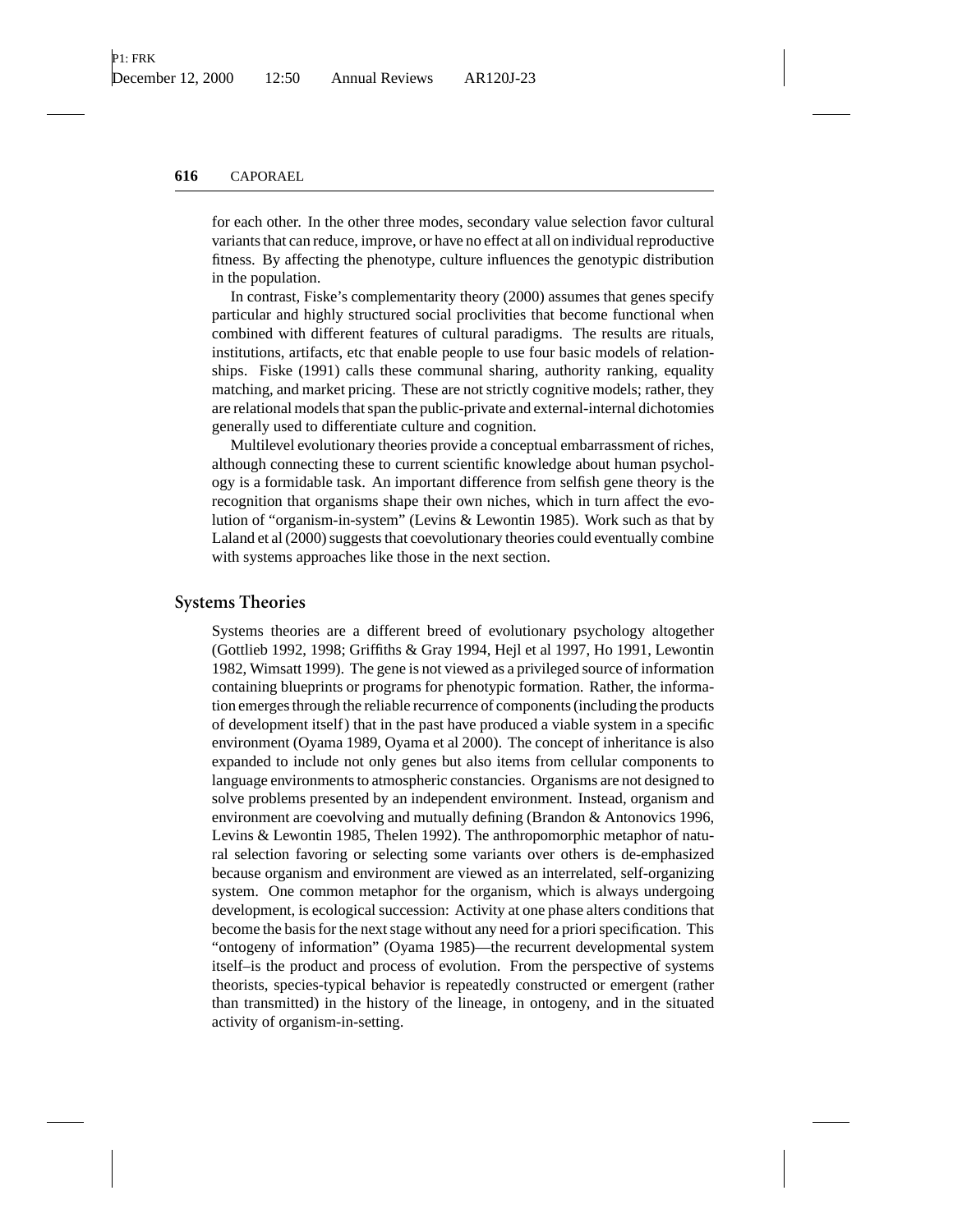Systems approaches can be illustrated by infant walking, which is commonly considered to be a genetically programmed trait. From a more or less global view, walking demonstrates a sequence of irreversible stages that reliably recur in infants (Thelen & Smith 1994). The first stage in walking is marked by the loss, at about two months, of the coordinated steplike movements newborns make when held erect. Stepping movements appear again about nine months later, and at about one year, the final stage, intentional walking begins. But the sequence hardly seems programmed or designed when it is closely examined. For example, although newborn stepping disappears, the same kinematics and muscle activation continue when infants are in supine, prone, or sitting positions. Infants who "practice" stepping (e.g. are held on a slow-moving treadmill) retain the movement throughout the first year. Seemingly extraneous factors such as weight and arousal influence stepping. Infants who do not normally perform stepping movements may do so when they are held with their legs submerged in water.

From the closer view, the appearance of a unified and coherent progression vanishes. Thelan & Smith (1994) observed that walking is composed of multiple subcomponents such as responsiveness to backward leg-extension (which occurs when an infant is held on a treadmill), intentionality, the ability to support body weight on the legs, the ability to move the legs in alternating patterns of swing and stance, and so on. These capacities are modular: They develop over time at different rates and depend on context during the first year. The local variation is not just noise in the system; it is the process that engenders developmental change and provides the variation that potentiates evolutionary change (Slobodkin & Rapoport 1974).

Thelan & Smith's (1994) research suggests another important point. The linguistic/perceptual categories we used to describe behavior, for example, walking, mating, or parenting, are not likely to be at the level of analysis or granularity that results in natural selection. As in the case of walking, observational research indicates that human courtship initiation consists of a surprisingly consistent sequence of behavior that also suggests modular components (Perper 1985). Such findings are to be expected because evolution is a mosaic, jury-rigging process. Different features of an organism may evolve independently of others (within constraints) as products of "adaptively relevant environments" (Irons 1998). These are features of the organism-environment system with which the components making up the trait interact and contribute to reproduction and survival to reproductive age.

Caporael (1995, 1997) combines elements of multilevel selection theory and systems approaches (Caporael & Baron 1997). She suggests that the observation that psychologists attempt to explain by resorting to genes is recurrence. Rather than using genes in a metaphoric sense, she proposes a vocabulary based on the "repeated assembly" of reliably recurrent resources. Organisms, their settings, artifacts, and practices may be repeatedly assembled. The objective of evolutionary psychology would then be to understand the system dynamics that result in variation, retention, and selection of the component parts of repeated assemblies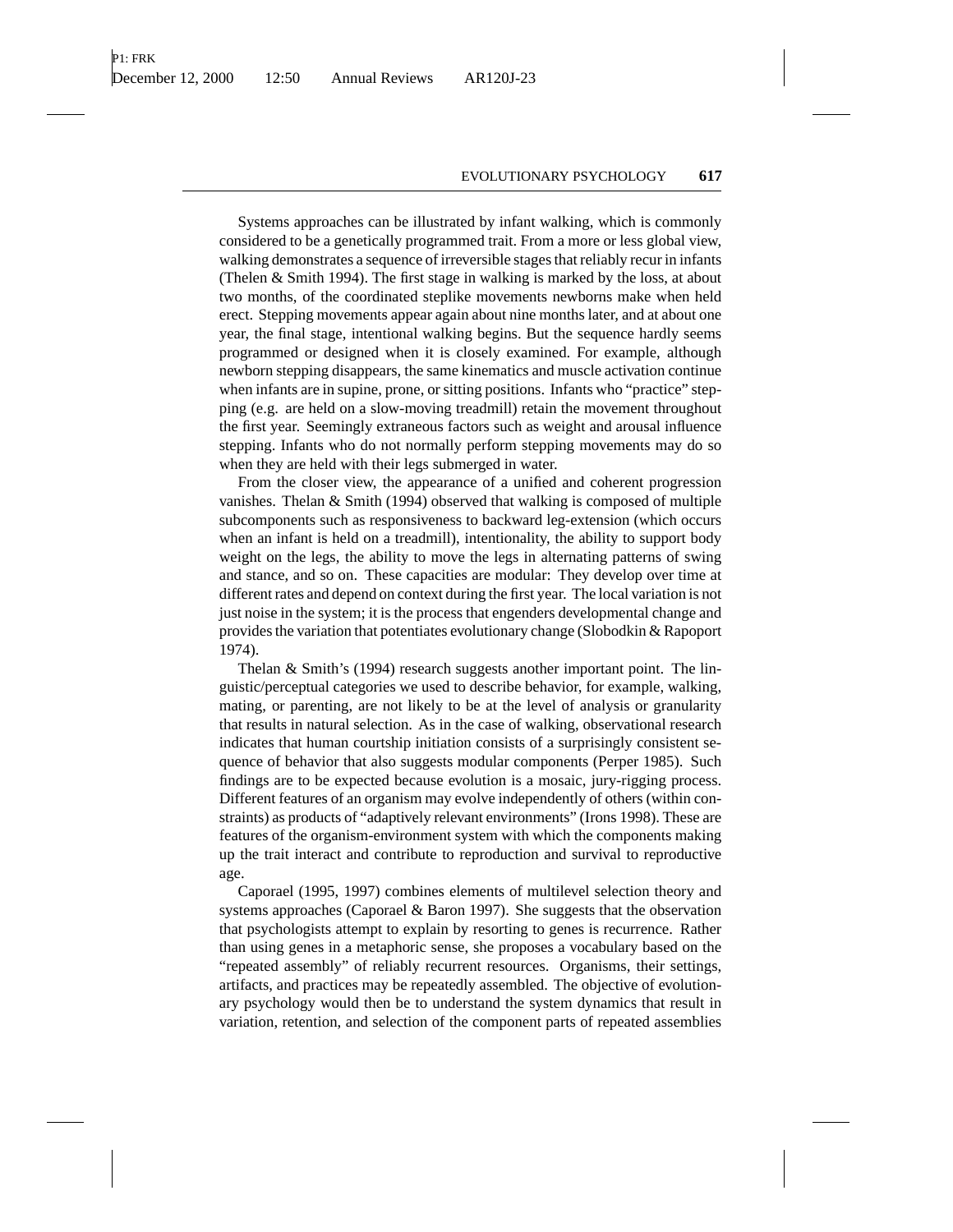(Caporael 1999). Taking a developmental-evolutionary approach, Caporael (1995, 1997) proposes a model of group structure with core subgroup configurations based on considerations of group size and modal tasks. For example, a dyad is a core configuration with a size of two and modal tasks that include interaction with an infant. A core configuration is an environment where certain capacities, such as finely tuned microcoordination (as used in interactional synchrony) can evolve. The other configurations are teams, demes, and macrodemes, analogous to the foraging parties, bands, and macrobands in anthropology. The basic hypothesis is that aspects of mental systems should correspond to features of modal tasks characteristic to configurations, which in turn are grounded in morphology and ecology.

Core configurations are repeatedly assembled from generation to generation, in an expanding circle of other actors during ontogeny, and in the day-to-day interaction of humans (cf Hendriks-Jansen 1996). The configurations both maintain and are maintained by cognitive specializations for small group living.

## **Limitations**

Perhaps the greatest shortcoming of the evolutionary psychologies presented in this section is the difficulty of getting from theory to testable hypotheses. Coevolutionary theory (Boyd & Richerson 1985) and developmental systems theory (Oyama 1985) are both over 15 years old and have yet to generate a body of research results. Conversely, one could argue that they are only 15 years old—quite a deal younger than the nature-nurture dualism inspired by Francis Galton's work in the mid-nineteenth century—and more time is needed to see what they can produce. General evolutionary theories have a longer history than multilevel evolutionary or systems theories. However, they may be too diverse in their range of topics for a research community to form around them—an advantage amply illustrated by the success of inclusive fitness evolutionary psychology in creating an identifiable group of researchers, problem areas, and journals.

## **WORK TO BE DONE**

#### **Concepts and Methods**

Evolutionary biologists use a number of methods and have several requirements for demonstrating adaptation, almost always including measures of fitness (Boake 1994, Endler 1986). They have demonstrated natural selection for human physiological traits (e.g. sickle cell anemia), but biologists' typical methods for studying evolution (Endler 1986) do not lend themselves to research on psychological constructs. The problem is not specific to the human sciences: Various disciplines such as ecology, paleontology, and developmental biology have begun reconstructing Darwinism to accommodate their research questions and subject matter (Boucher 1985, Eldredge & Grene 1992, Kauffman 1993). Signs of such reconstruction are showing in evolutionary psychology, for example, in the notion of repeated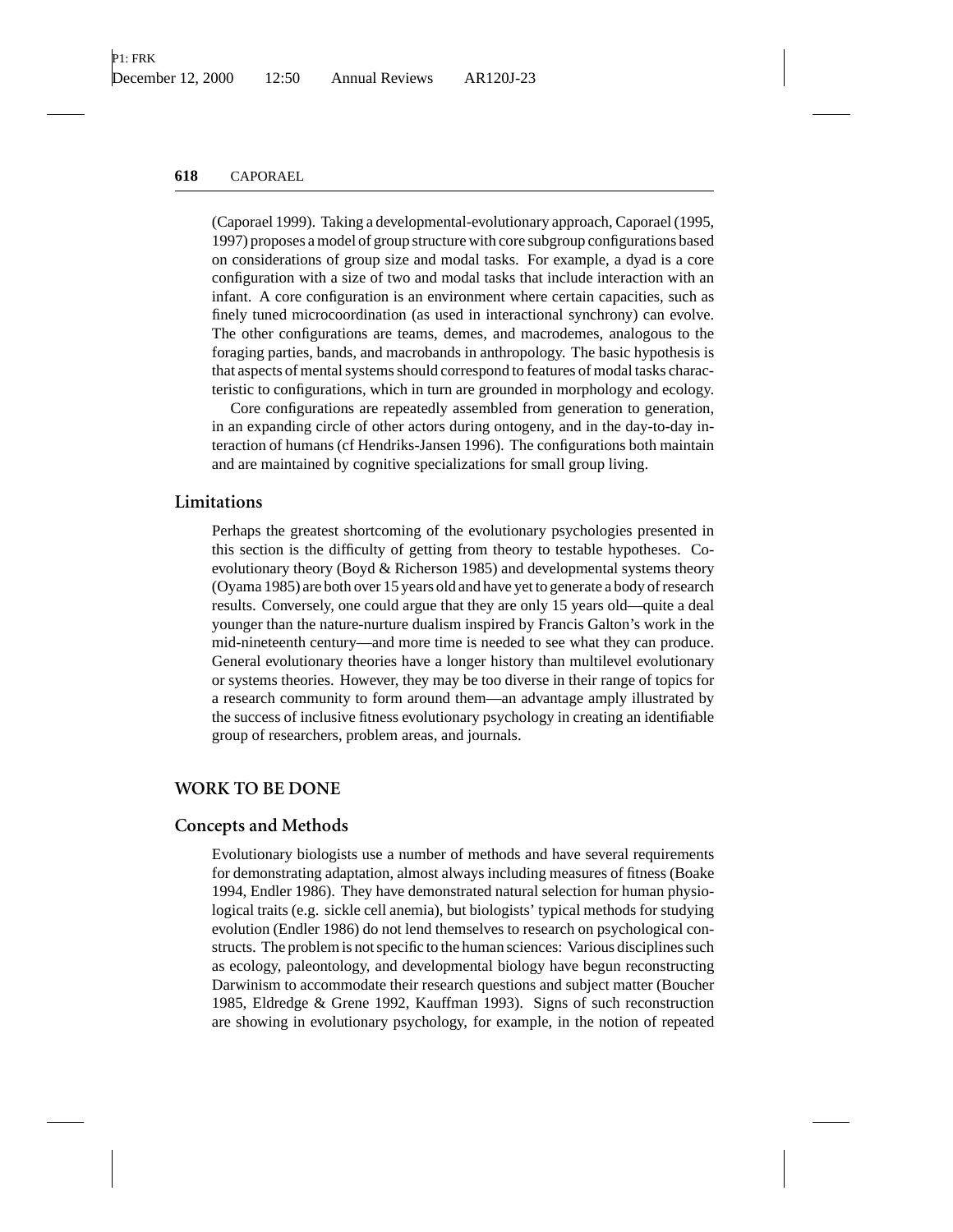assembly (Caporael 1999) or "virtual genes" (Dennett 1995) to indicate recurrence without making unwarranted causal assumptions.

Almost all evolutionary psychology relies on the same method Darwin used in his work, William Whewell's "consilience of inductions" (Forster & Wolfe 1999, Ruse 1989). (Whewell's consilience should not be confused with EO Wilson's 1998 use as a reduction to biology.) Darwin reasoned that whereas no single example could prove natural selection, it would be implausible to dismiss the fit among so many pieces of evidence. Experiments, archival data, animal observation, computer modeling, and narrative argument can provide a network of research findings for consilient arguments. The quality of a consilient argument depends on its plausibility given sets of constraints, which come from a variety of sources. The most familiar constraints come from existing research.

For example, hypotheses about the environment of evolutionary adaptedness are constrained by evidence from several fields. Fossils provide evidence about changes in hard tissues over time and provide the basis for inferences about diet, sexual dimorphism, and phylogenetic relationships (Johanson & Edgar 1996, Lewin 1998, Tattersall 1995). Comparative studies of primates (Boesch & Tomasello 1998, Cheney et al 1986, Cheney & Seyfarth 1990) are useful for understanding continuities and discontinuities among primate characteristics distinct from human characteristics. Ethnoarcheologists examine the material residue of modern hunter-gatherers so as to better interpret findings of ancient origins (Binford 1983), and behavioral archeologists attempt to recreate the performance characteristics of particular objects such as the wear pattern on stone tools (Schick & Toth 1994). Hunter-gatherers (Gowdy 1998) suggest a range of variation for theorizing about human evolution. Constraints are also introduced by conceptual analyses about the environment of evolutionary adaptedness (Foley 1996, Irons 1998).

## **Psychology, Society and Science**

The evolutionary study of mind and behavior goes back to Charles Darwin and his contemporary Herbert Spencer (Richards 1987). In the twentieth century, the subject went through cycles of rejection and reprise that were influenced by the controversial politics of eugenics, the rise of behaviorism, and most recently, Nazism (Deichmann 1996). Although references to evolution continued in animal and infant research, a "tacit consensus" (Kaye 1986) against biological explanation of the adult human mind led to a hiatus in human evolutionary studies, which was broken only in the past 25 years. Nevertheless, the application of evolutionary theory to human behavior continues to be criticized on conceptual grounds for foreclosing or "sewing up" research on the human mind (Smith 2000) or for ideological implications not justified by the science (Lewontin et al 1984). These criticisms are significant for scientific practice.

In the human sciences, scientists are both subjects who study and objects being studied, which can complicate evolutionary psychological research. These complications could also be considered constraints against which scenarios and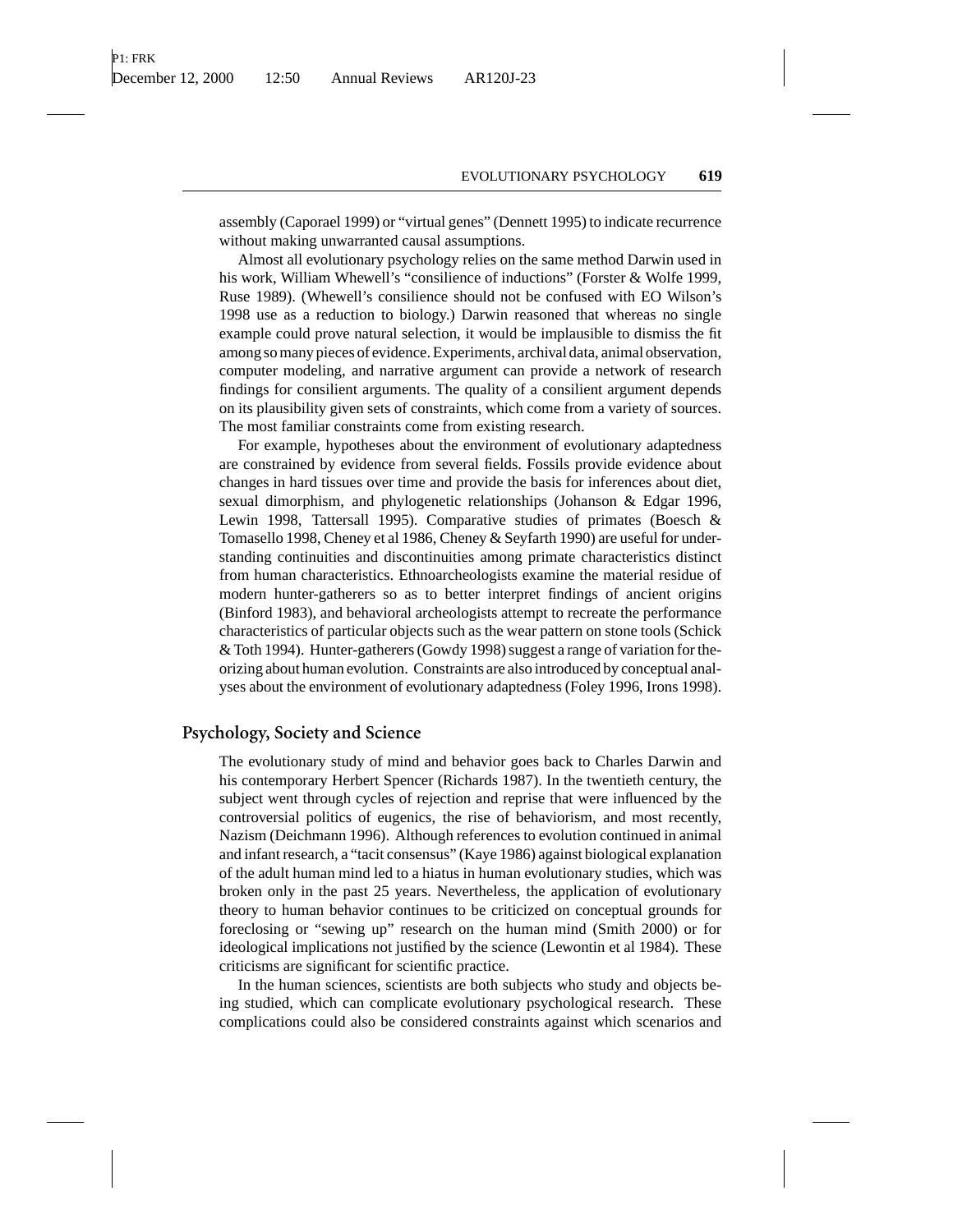hypotheses require testing. For example, evolutionary theorizing should be tempered by current psychological research on heuristics and biases, including resemblance, confirmatory biases, theory-driven data perception, overconfidence in judgment, and the relationship between the amount of detail in scenarios and their believability (cf Caporael et al 1989, Kahneman et al 1982). Conceptual history is another source of constraints because new ideas do not pre-exist; they emerge from their predecessors. Anthropologists have been more circumspect in their constructions of the evolutionary past since Landau (1984, 1991) demonstrated that many of their reconstructions had the narrative structure of hero-myths. Similarly, certain aspects of selfish gene theory share a conceptual deep structure with religion: Like the soul, the immortal genes are the essence of the individual, whereas the body, vessel of the soul or vehicle of the genes, is transitory and ephemeral (Caporael 1994; cf Dawkins 1976). Certain conventions used in reconstructions (Kuper 1988, Landau 1991), such as projection from the present to the past and narrative conventions, should also be considered as constraints contributing to the evaluation of scenarios.

Evolutionary psychology is vulnerable to a number of meta-scientific influences from the political, social, and psychological contexts of science (Brewer & Caporael 1990, Caporael & Brewer 1991). Increasingly, researchers are studying the exchange between science and its context. For example, Weingart et al (1997) concluded that evolutionary psychologists influence and are influenced by the ideological contexts of their work, although the direction of influences vary. More study is needed to understand how these mutual influences operate for three reasons. First, they need to be understood and treated as any confounding variable in the design and interpretation of research. Second, such "confounds" are scientifically interesting as data in the study of mind and associated ecologies of knowledge (Star 1995) and evolutionary epistemology (Campbell 1988). Third, such work may play an important role in understanding and improving theory construction. For example, deconstructing metaphors of "transmission" and "construction" imply two theoretically different notions of heritability in evolutionary psychology.

# **TOWARD A UNIFYING THEORY AND A HYBRID SCIENCE**

# **Why Do We Want a Unifying Theory and What Would It Look Like?**

The appeal of evolutionary theory is its potential to serve as a unifying theory in the human sciences (Alexander 1975, Buss 1999a), although there are numerous reasons to be pessimistic about this goal (Dupré 1993, Rosenberg 1994). Human cognition may impose a limit on understanding the complexity of the natural world; the natural world may be far more random and disordered than scientists expect it to be, and/or the linguistic conventions for describing the world at any particular level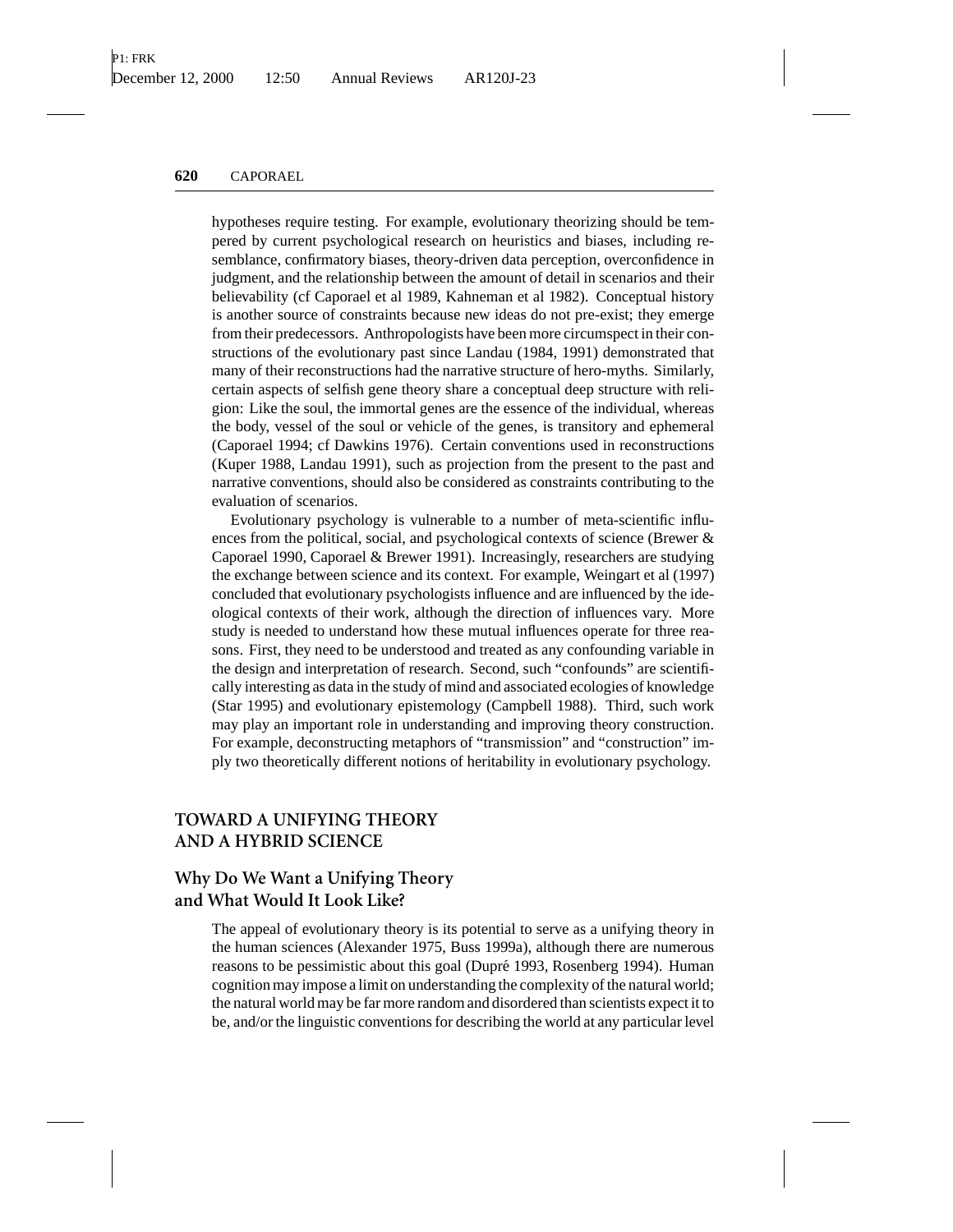of analysis cannot be mapped onto other levels. Nevertheless, there are many ways to have a unifying theory, aside from the usual convention of reduction to lower and lower levels, passing through culture, to psychology, to genes (Wilson 1998).

Thirty years ago, Campbell (1969) proposed replacing the disciplinary tribal model of science with a fish-scale model of omniscience. Instead of disciplines aggregating as clusters of specialties, they would be distributed in overlapping areas, much as the scales of a fish overlap. (The chapter by Weingart et al 1997 is the product of one such effort.) There are several forces that erode such attempts, including institutional and disciplinary structures that operate against an interdisciplinary field and promote ingroup-outgroup competition. However, other forces do promote a fish-scale-type of unification. Consilience as a research method imposes interdependence among scholars because constraints on theorizing come from other disciplines. For example, hypotheses about male jealousy as a universal adaptation (Buss 1999a) or reconstructions assuming that prehistoric women engaging in extramarital affairs suffered murder, physical abuse, or abandonment (Bjorklund & Kipp 1996) are constrained by anthropological research such as that in cultures where children are believed to made from the accumulation of semen and several men can share in their paternity (Beckerman et al 1998, Conklin & Morgan 1996). Unifying overlap would be produced by a problem-centered rather than disciplinary-centered overlap. Excellent examples include work on the study of language and artifacts (Gibson & Ingold 1993) and comparative female life histories (Morbeck et al 1997).

# **New Methodologies Such as Complex Adaptive Systems Research, Artificial Life, Simulations, and Situated Robotics**

Most research concerned with human evolution concerns phenomena described at the perceptual/linguistic level. This level of analysis is easily communicable and makes possible cross-species and cross-cultural comparisons. However, it does not stand up well to close observation. As in the example of walking, early ethologists found that a purportedly evolved behavior like "parenting" in ducks breaks down into a number of distinct activities. The only common element is that they are centered on the duckling through the changing interactions between it and the mother duck. Information technology may represent new avenues for understanding the dynamic interactions between the micro- and macro-processes in development and evolution. Computer simulations have a relatively long history in understanding topics such as cooperation and are becoming increasingly sophisticated (Harms 1999). Advances in computation technologies have opened new possibilities by creating artificial models of living systems (Flake 1998). One of the most ambitious attempts to make these methods relevant for understanding human evolution is by Hendriks-Jansen (1996), who develops his arguments from ethology, developmental psychology, and artificial life research. Hendriks-Jansen observes that species-typical activity patterns arise through interactive emergence in three different senses: They emerge through an evolutionary history of selection, through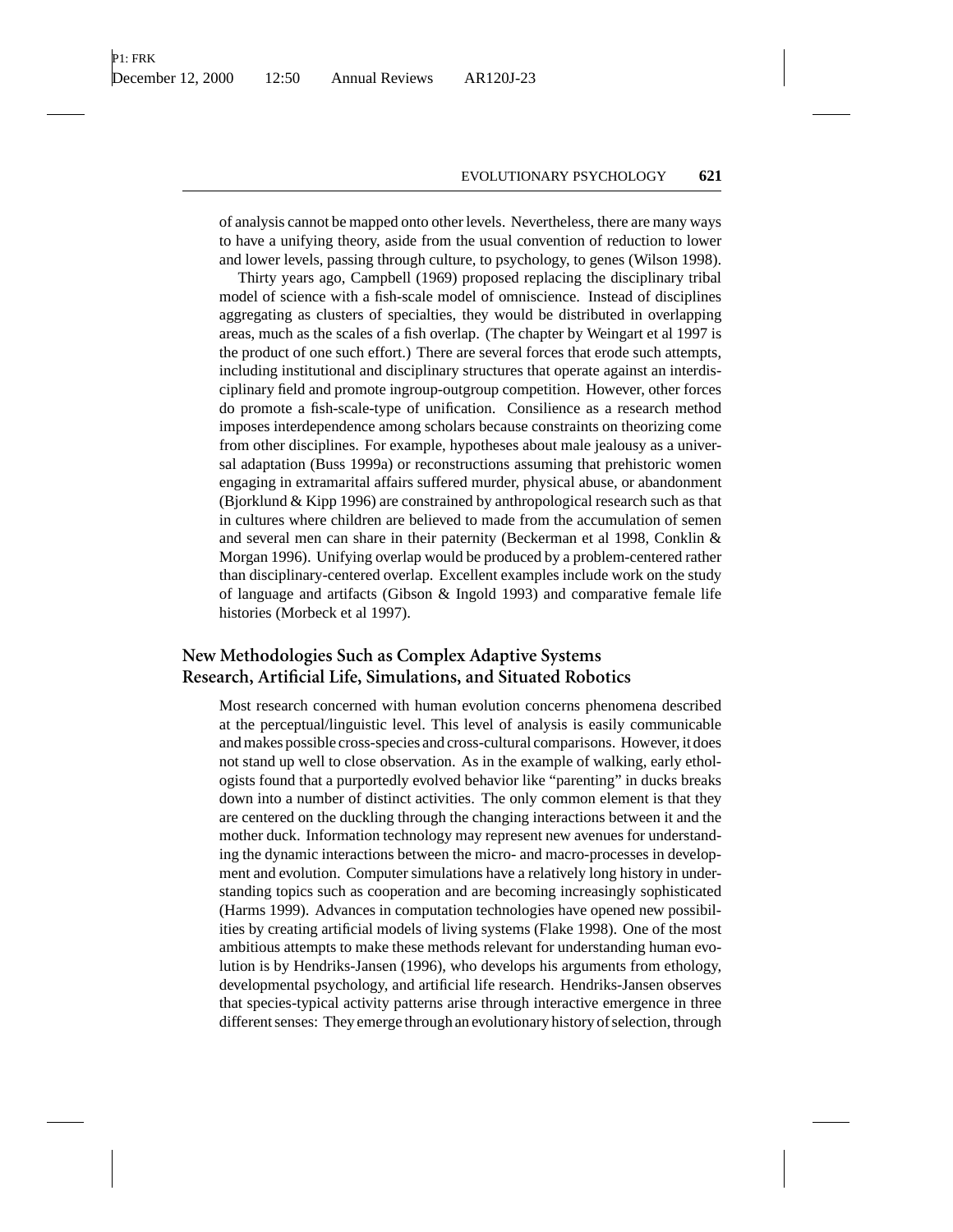developmental processes, and through the execution of low-level activities in interaction with a species-typical environment. Hendriks-Jansen claims that robotic models can be used as existence proofs to confirm hypotheses about emergent interaction. For example, Maja Mataric (1992, cited in Hendriks-Jansen 1996) has created a robot that follows walls as if it had representations of landmarks and maps. However, there are no programs for wall-following; it is an emergent activity of some simple "reflexes" (e.g. STROLL, AVOID) and sensors in interaction with a stable environment. If the robot were an evolved creature, the evidence that wallfollowing was a stable component of its evolutionary history would come from the landmark detectors and maps. These are crucially dependent on the lower-level structured organism-in-setting that enables the situated activity of wall-following; if the structured activity was disrupted, the detectors and maps would fail.

Computational approaches and artificial models have a long way to go in proving themselves for understanding the evolution of mind and behavior. The most immediate problem is oversimplification. Nevertheless, they can suggest new concepts, and among the most important of these are notions of iteration, replication, recursion, and repeated assembly.

## **CONCLUSION: Interdisciplinarity and Reflexivity**

It has been almost 150 years since Darwin published his theory of natural selection. It has been hotly debated in public life as few scientific theories have ever been. It has influenced the lives of millions of people, yet with little scientific understanding of how that influence occurs. The future of evolutionary psychology requires problem-centered, interdisciplinary research, both to solve problems within the discipline and to negotiate the boundaries of practice where subject and object and science and society are unavoidably intertwined.

This article suggests a continuum between what evolutionary psychology is and what it could become. At one extreme is inclusive fitness evolutionary psychology, which attempts to show how patterns of everyday life can be explained by adaptations to life in the past. Closer to the center are general selection and coevolutionary theories that rely on consilient methodology and interdisciplinary research. At the other extreme are systems theories that involve humans and robots and are struggling to find the levels of analysis and the language to ground a theory of mind and action in natural selection. It would be fair to say that the current state of evolutionary psychology is a working out of possible theories, languages, concepts, and methods. The evolutionary study of mind and behavior has more of the appearance of an adaptive radiation of species after the appearance of a major evolutionary novelty than it does the unifying look of a theory after all its competitors have become extinct. For those who hoped for a quick unification of the social sciences, some consolation can be taken from the Copernican Revolution; it took 150 years for people to believe that the sun, and not the earth, was the center of the universe. It should be no surprise if it takes that long for the Darwinian Revolution.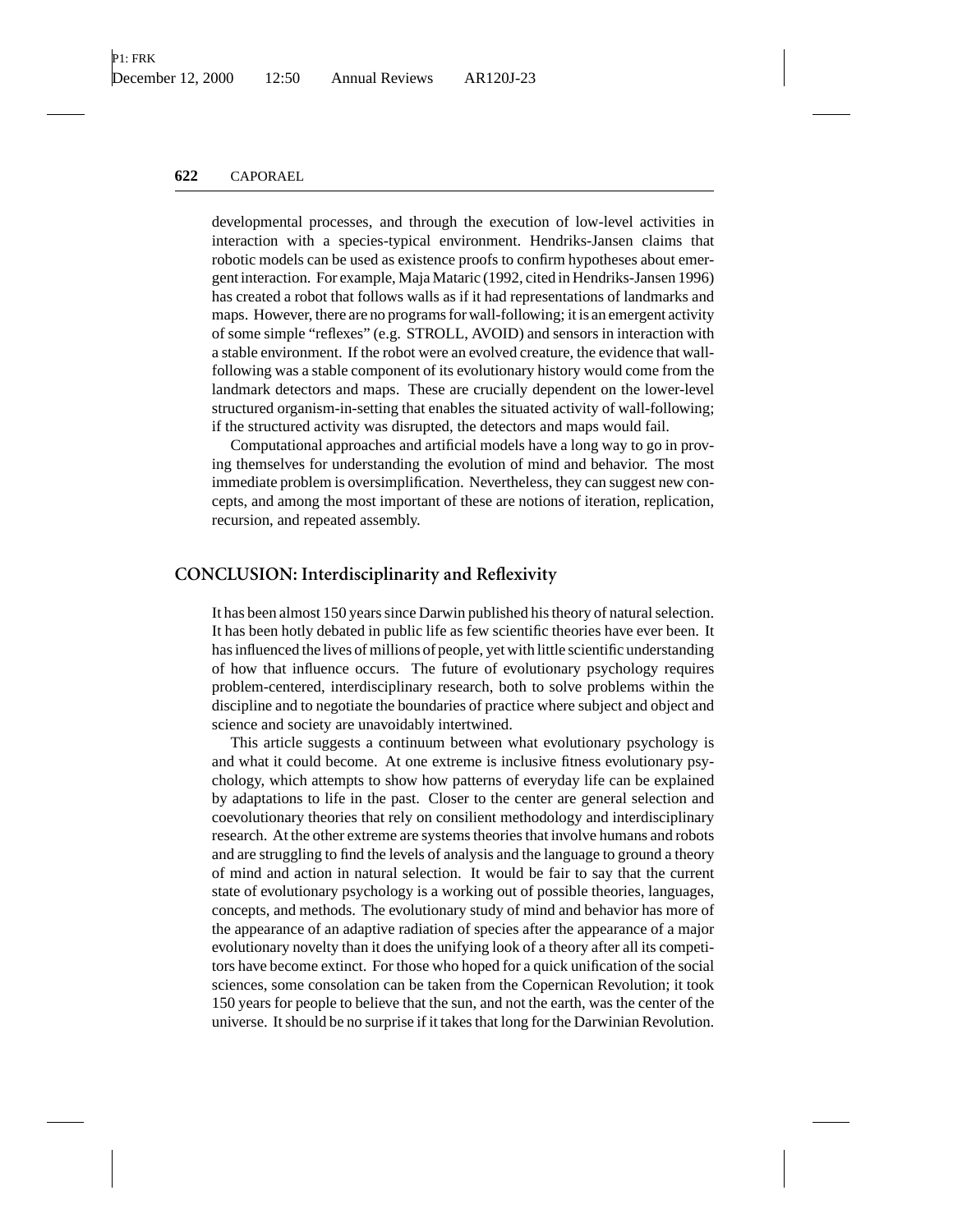#### **Visit the Annual Reviews home page at www.AnnualReviews.org**

#### **LITERATURE CITED**

- Alexander RD. 1989. Evolution of the human psyche. In *The Human Revolution*, ed. P Mellars, C Stringer, pp. 455–513. Princeton: Princeton University Press
- Alexander RD. 1975. The search for a general theory of behavior. *Behav. Sci.* 20:77–100
- Baker RR, Bellis MA. 1995. *Human Sperm Competition*. London: Chapman & Hall
- Barkow JH, Cosmides L, Tooby J, eds. 1992. *The Adapted Mind*. New York: Oxford Univ. Press
- Bechtel W. 1998. Representations and cognitive explanations: assessing the dynamicist challenge in cognitive science. *Cogn. Sci.* 22:295–318
- Beckerman S, Lizzarralde R, Ballew C, Schroeder S, Fingelton C, et al. 1998. The Bari partible paternity project: preliminary results. *Curr. Anthropol.* 39:164–67
- Bickerton D. 1990. *Language and Species*. Chicago: Univ. Chicago Press
- Binford LR. 1983. *In Pursuit of the Past*. New York: Thames & Hudson
- Bjorklund DF, Kipp K. 1996. Parental investment theory and gender differences in the evolution of inhibition mechanisms. *Psychol. Bull.* 120:163–88
- Boake CRB, ed. 1994. *Quantitative Genetic Studies of Behavioral Evolution*. Chicago: Univ. Chicago Press
- Boehm C. 2000. *Hierarchy in the Forest: The Evolution of Egalitarian Behavior*. Cambridge, MA: Harvard University Press
- Boesch C, Tomasello M. 1998. Chimpanzees and human culture. *Curr. Anthropol.* 39: 591–614
- Boucher DH. 1985. The idea of mutualism, past and future. In *The Biology of Mutualism*, ed. DH Boucher, pp. 1–28. New York: Oxford Univ. Press
- Bowlby J. 1969. *Attachment and Loss*, Vols. 1–2. New York: Basic Books
- Boyd R, Richerson PJ. 1985. *Culture and*

*the Evolutionary Process*. Chicago: Univ. Chicago Press

- Brandon R, Antonovics J. 1996. The coevolution of organism and environment. In *Concepts and Methods in Evolutionary Biology*, ed. R Brandon. New York: Cambridge Univ. Press
- Brewer MB. 1997. On the social origins of human nature. In *The Message of Social Psychology*, ed. C McGarty, A Haslam, pp. 54–62. Oxford: Blackwell
- Brewer MB, Caporael LR. 1990. Selfish genes versus selfish people: sociobiology as origin myth. *Motiv. Emot.* 14:237–42
- Buss DM, Abbott M, Angleitner A, Biaggio A, Blanco-Villasenor A, et al. 1990. International preferences in selecting mates: a study of 37 cultures. *J. Cross-Cult. Psychol.* 21:5– 47
- Buss DM. 1994. The strategies of human mating. *Am. Sci.* 82:238–49
- Buss DM. 1995. Evolutionary psychology: A new paradigm for psychological science. *Psychol. Inq.* 6:1–30
- Buss DM. 1999a. *Evolutionary Psychology*. Boston: Allyn & Bacon
- Buss DM. 1999b. Interactionism, flexibility, and inferences about the past. *Am. Psychol.* 54:443–45
- Buss DM, Schmitt DP. 1993. Sexual strategies theory: a contextual evolutionary analysis of human mating. *Psychol. Rev.* 100:204–32
- Buss LW. 1987. *The Evolution of Individuality*. Princeton, NJ: Princeton Univ. Press
- Byrne RW, Whiten A, eds. 1988. *Machiavellian Intelligence*. Oxford: Clarendon Press
- Callebaut W. 1993. *Taking the Naturalistic Turn, or, How Real Philosophy of Science is Done*. Chicago: Chicago Univ. Press
- Calvin WH, Bickerton D. 2000. *Lingua ex Machina: Reconciling Darwin and Chomsky with the Human Brain*. Cambridge, MA: MIT Press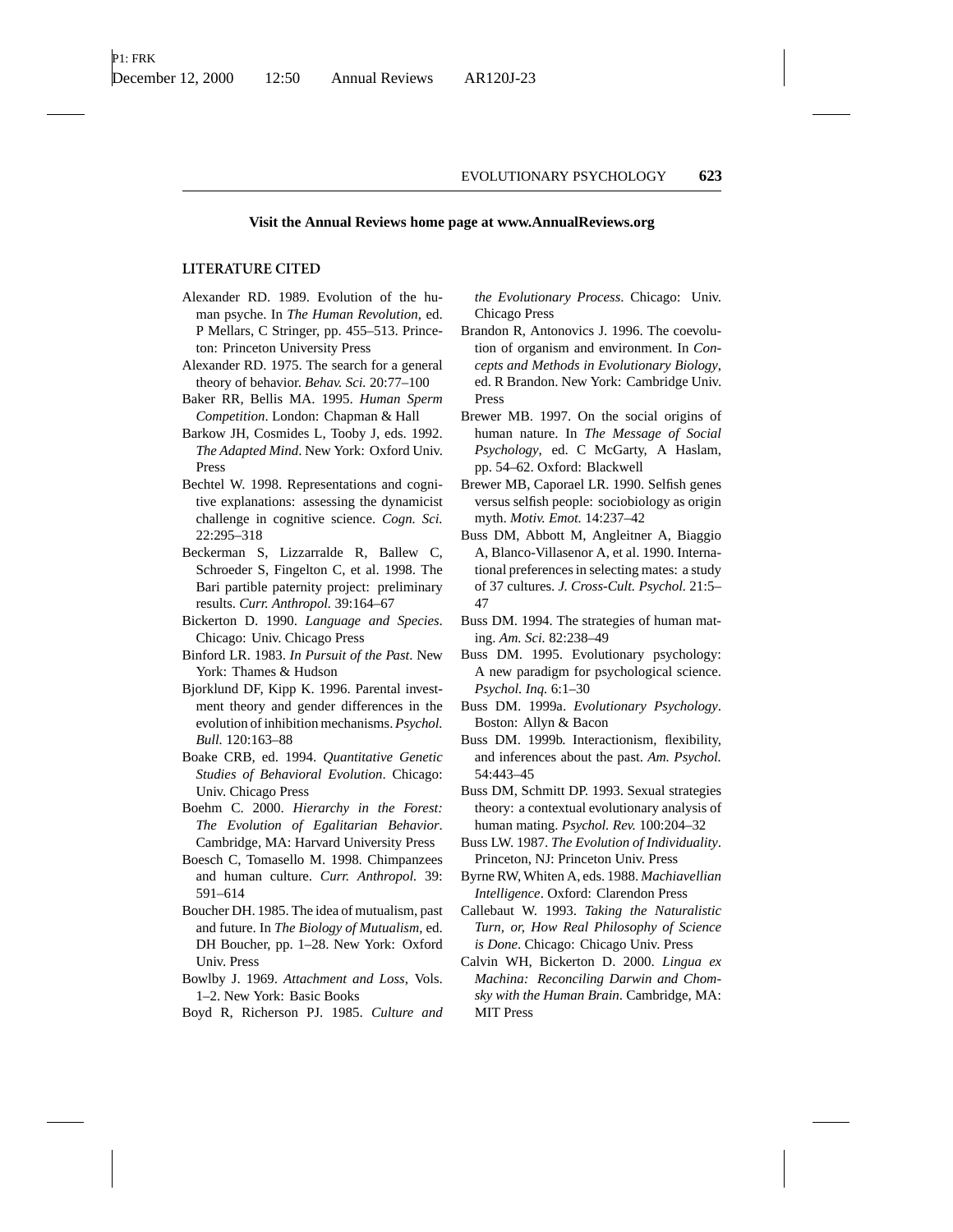- Campbell DT. 1969. Ethnocentrism of disciplines and the fish-scale model of omniscience. In *Interdisciplinary Relationships in the Social Sciences*, ed. M Sherif, CW Sherif, pp. 328–48. Chicago: Aldine
- Campbell DT. 1988. *Methodology and Epistemology for Social Sciences*. Chicago: Univ. Chicago Press
- Campbell DT. 1997. From evolutionary epistemology via selection theory to a sociology of scientific validity. *Evol. Cogn.* 3:5–38
- Caporael LR. 1986. Anthropomorphism and mechanomorphism: Two faces of the human machine. *Comput. Hum. Behav.* 2:215–34
- Caporael LR. 1994. Of myth and science: origin stories and evolutionary scenarios. *Soc. Sci. Inf.* 33:9–23
- Caporael LR. 1995. Sociality: coordinating bodies, minds and groups. *Psycoloquy* 6:http://www.cogsci.soton.ac.uk/cgi/psyc/ newpsy?6.01
- Caporael LR. 1997. The evolution of truly social cognition: the core configurations model. *Pers. Soc. Psychol. Rev.* 1:276–98
- Caporael LR. 1999. *From Selfish Genes to Repeated Assembly*. Presented at Annu. Meet. Am. Psychol. Assoc., Boston
- Caporael LR, Baron RM. 1997. Groups as the mind's natural environment. See Simpson & Kenrick 1997, pp. 317–43
- Caporael LR, Brewer MB. 1991. The quest for human nature. *J. Soc. Issues* 47:1–9
- Caporael LR, Dawes RM, Orbell JM, van de Kragt AJC. 1989. Selfishness examined: cooperation in the absence of egoistic incentives. *Behav. Brain Sci.* 12:683–739
- Cheney D, Seyfarth R, Smuts B. 1986. Social relationships and social cognition in nonhuman primates. *Science* 234:1361–66
- Cheney DL, Seyfarth RM. 1990. *How Monkeys See the World*. Chicago: Univ. Chicago Press
- Conklin BA, Morgan LM. 1996. Babies, bodies and the production of personhood in North America and a Native Amazonian society. *Ethos* 24:657–94
- Corballis MC. 1997. The genetics and evolution of handedness. *Psychol. Rev.* 104:714–27
- Cosmides L. 1989. The logic of social exchange: Has selection shaped how humans reason? Studies with the Wason selection task. *Cognition* 31:187–276
- Cosmides L, Tooby J. 1987. From evolution to behavior: evolutionary psychology as the missing link. In *The Latest on the Best: Essays on Evolution and Optimality*, ed. J Dupré, pp. 277–306. Cambridge, MA: MIT Press
- Crawford C, Krebs DL, eds. 1998. *Handbook of Evolutionary Psychology*. Mawah, NJ: Erlbaum
- Crawford C, Smith M, Krebs D, eds. 1987. *Sociobiology and Psychology*. Hillsdale, NJ: Erlbaum
- Crawford CB, Anderson JL. 1989. Sociobiology: an environmentalist discipline? *Am. Psychol.* 44:1449–59
- Cziko G. 1995. *Without Miracles: Universal Selection Theory and the Second Darwinian Revolution*. Cambridge, MA: MIT Press
- Darwin C. 1965 (1872). *The Expression of the Emotions in Man and Animals*. Chicago: Chicago Univ. Press
- Dawkins R. 1976. *The Selfish Gene*. New York: Oxford Univ. Press
- Deacon TW. 1997. *The Symbolic Species: The Co-evolution of Language and the Brain*. New York: Norton
- Deichmann U. 1996. *Biologists Under Hitler*. Cambridge, MA: Harvard Univ. Press
- Dennett DC. 1995. *Darwin's Dangerous Idea*. New York: Simon & Schuster
- Depew DJ, Weber BH. 1996. *Darwinism Evolving*. Cambridge, MA: MIT Press
- Donald M. 1991. *Origins of the Modern Mind*. Cambridge, MA: Harvard Univ. Press
- Dunbar RIM. 1993. Coevolution of neocortical size, group size and language in humans. *Behav. Brain Sci.* 16:681–735
- Dupr´e J. 1993. *The Disorder of Things*. Cambridge, MA: Harvard Univ. Press
- Durham WH. 1991. *Coevolution: Genes, Culture and Human Diversity*. Stanford, CA: Stanford Univ. Press
- Eagly AH, Wood W. 1999. The origins of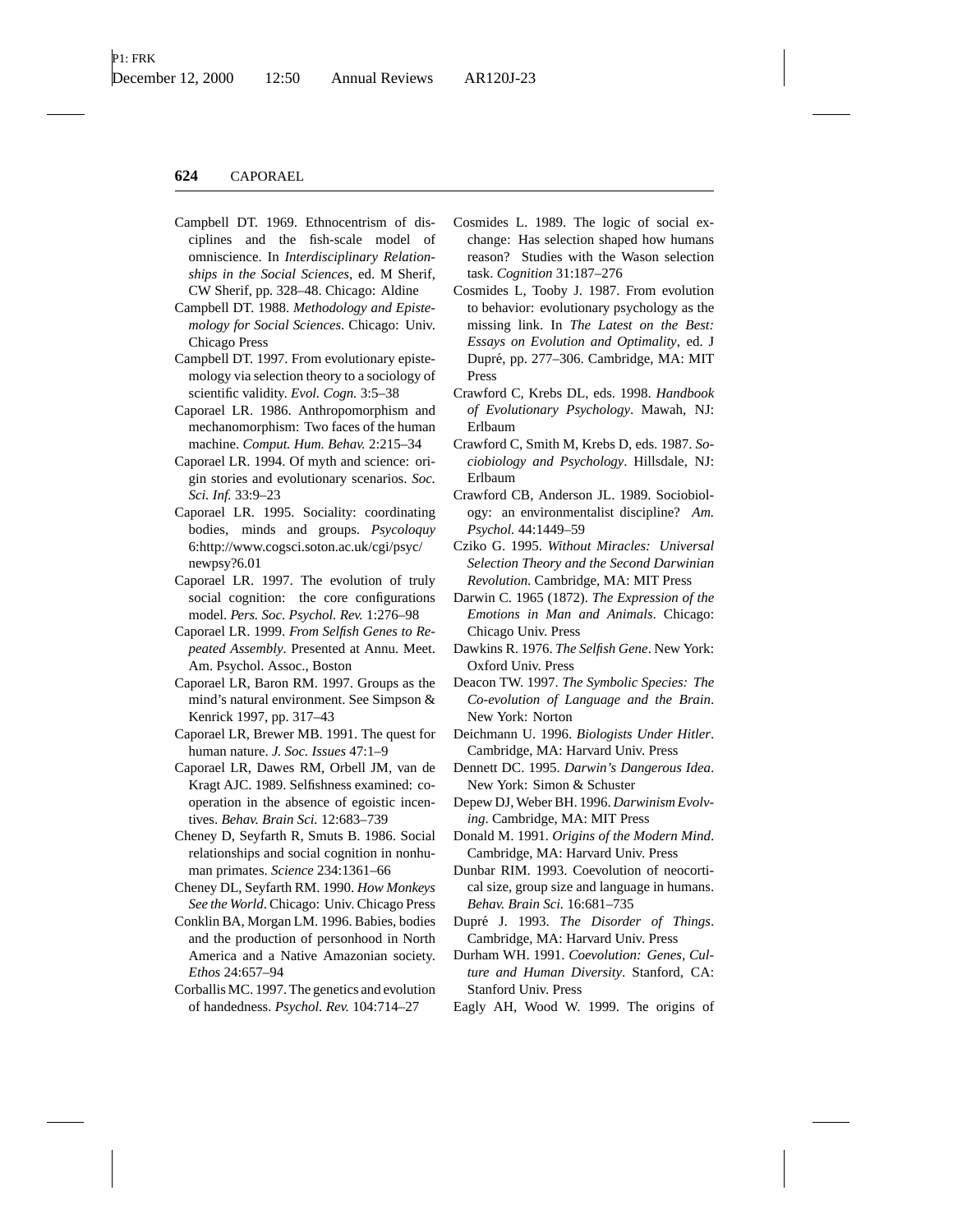sex differences in human behavior: evolved dispositions versus social roles. *Am. Psychol.* 54:408–23

- Edelman GM. 1992. *Bright Air, Brilliant Fire*. New York: Basic Books
- Eibl-Eibesfeldt I. 1971. *Love and Hate*. London: Methuen
- Eibl-Eibesfeldt I. 1989. *Human Ethology*. New York: Aldine
- Ekman P, Rosenberg EL, eds. 1997. *What the Face Reveals: Basic and Applied Studies of Spontaneous Expression Using the Facial Action Coding System (FACS)*. New York: Oxford Univ. Press
- Eldredge N, Grene M. 1992. *Interactions: The Biological Context of Social Systems*. New York: Columbia Univ. Press
- Ellis BJ, McFadyen-Ketchum S, Dodge KA, Pettit GS, Bates JE. 1999. Quality of early family relationships and individual differences in the timing of pubertal maturation in girls: a longitudinal test of an evolutionary model. *J. Pers. Soc. Psychol.* 77:387–401
- Endler J. 1986. *Natural Selection in the Wild*. Princeton, NJ: Princeton Univ. Press
- Fiske AP. 1991. *Structures of Social Life: The Four Elementary Forms of Human Relations*. New York: Free Press
- Fiske AP. 2000. Complementarity theory: why human social capacities evolved to require cultural complements. *Pers. Soc. Psychol. Rev.* 4:76–94
- Flake GW. 1998. *The Computational Beauty of Nature: Computer Explorations of Fractals, Chaos, Complex Systems and Adaptation*. Cambridge, MA: MIT Press
- Fodor JA. 1983. *The Modularity of Mind*. Cambridge, MA: MIT Press
- Foley R. 1996. The adaptive legacy of human evolution: a search for the environment of evolutionary adaptedness. *Evol. Anthropol.* 4:194–203
- Forster MR, Wolfe A. 1999. *Conceptual Innovation and the Relational Nature of Evidence: The Whewell-Mill Debate*. http://philosophy.wisc.edu/forster/papers/ Whewell1.pdf
- Gangestad SW, Simpson JA. 1990. Toward an evolutionary history of female sociosexual variation. *J. Pers.* 58:69–96
- Gibson KR, Ingold T, eds. 1993. *Tools, Language and Cognition in Human Evolution*. New York: Cambridge Univ. Press
- Gottlieb G. 1992. *Individual Development and Evolution*. New York: Oxford Univ. Press
- Gottlieb G. 1998. Normally occurring environmental and behavioral influences on gene activity: from central dogma to probabilistic epigenesis. *Psychol. Rev.* 105:792–802
- Gould SJ, Lewontin RC. 1979. The spandrels of San Marco and the Panglossian paradigm. *Proc. R. Soc. London Ser. B* 205:581–98
- Gowdy J, ed. 1998. *Limited Wants, Unlimited Means: A Reader on Hunter-Gather Economics and the Environment*. Washington, DC: Island
- Greenfield PM. 1991. Language, tools and brain: the ontogeny and phylogeny of hierarchically organized sequential behavior. *Behav. Brain Sci.* 14:531–95
- Griffiths PE. 1997. *What Emotions Really Are: The Problem of Psychological Categories*. Chicago: Chicago Univ. Press
- Griffiths PE, Gray RD. 1994. Developmental systems and evolutionary explanation. *J. Philos.* 91:277–304
- Hamilton WD. 1964. The genetical evolution of social behavior, I & II. *J. Theor. Biol.* 7:1–52
- Harms W. 1999. *The Evolution of Cooperation on Hostility Gradients*. http:// eame.ethics.ubc.ca/Hostility/index.html
- Hejl PM, Falk R, Hendrichs H, Jablonka E. 1997. Complex systems: multilevel and multiprocess approaches. In *Human by Nature: Between Biology and the Social Sciences*, ed. P Weingart, SD Mitchell, PJ Richerson, S Maasen, pp. 387–425. Mahwah, NJ: Erlbaum
- Hendriks-Jansen H. 1996. *Catching Ourselves in the Act*. Cambridge, MA: MIT Press
- Heyes CM. 1998. Theory of mind in nonhuman primates. *Behav. Brain Sci.* 21:101–48
- Ho M-W. 1991. The role of action in evolution: evolution by process and the ecological approach to perception. *Cult. Dyn.* 4:336–54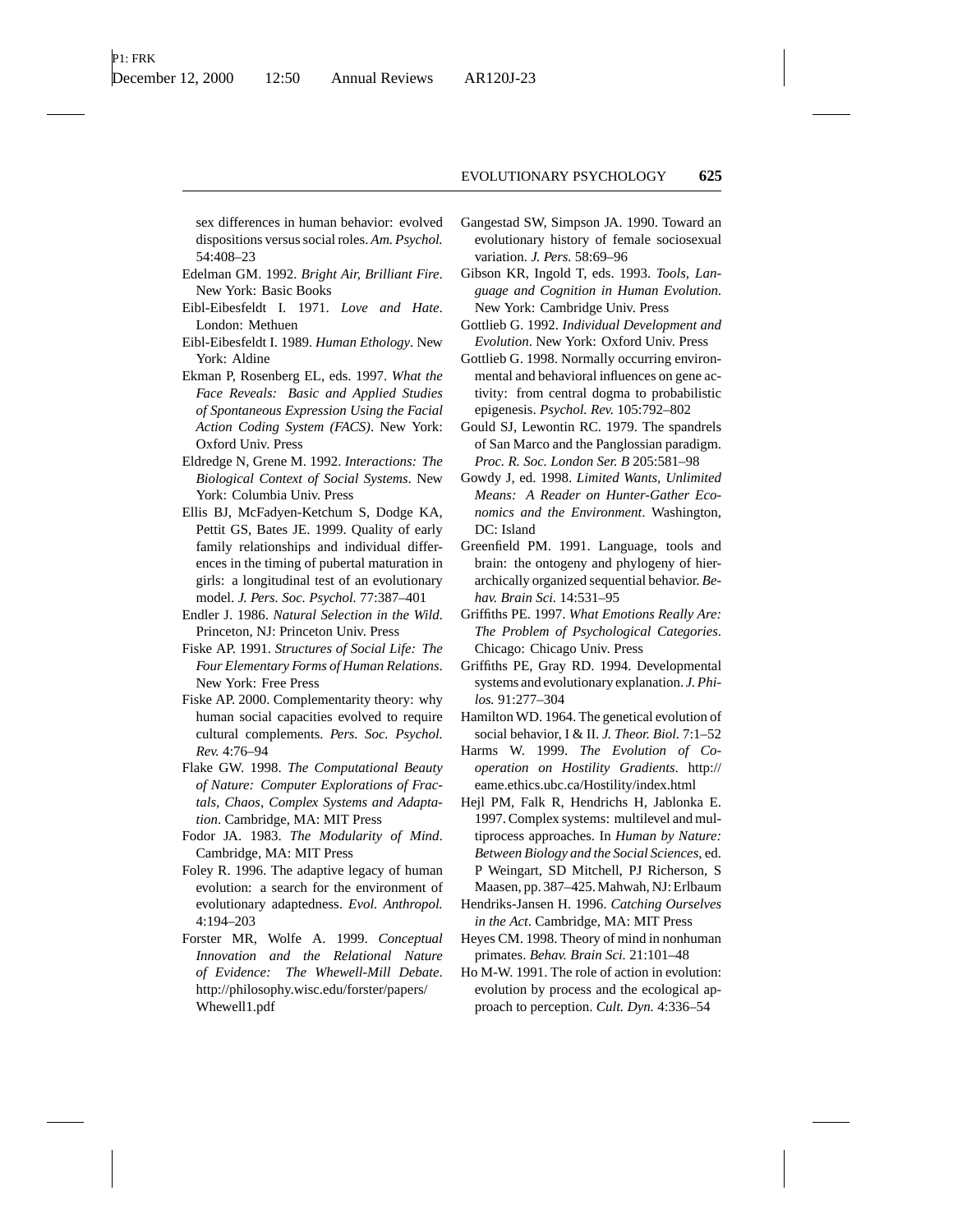- Humphrey NK. 1976. The social function of intellect. In *Growing Points in Ethology*, ed. PPG Bateson, RA Hinde, pp. 303–21. Cambridge: Cambridge Univ. Press
- Hutchins E. 1996. *Cognition in the Wild*. Cambridge, MA: MIT Press
- Irons W. 1998. Adaptively relevant environments versus the environment of evolutionary adaptedness. *Evol. Anthropol.* 6:194– 204
- Jablonka E. 1994. Inheritance systems and the evolution of new levels of individuality. *J. Theor. Biol.* 170:301–9
- Janicki MG. 1998. Evolutionary approaches to culture. See Crawford & Krebs 1998, pp. 163–207
- Johanson D, Edgar B. 1996. *From Lucy to Language*. New York: Simon & Schuster
- Jolly A. 1966. Lemur social behavior and primate intelligence. *Science* 153:501–6
- Jones D. 1999. Evolutionary psychology. *Annu. Rev. Anthropol.* 28:553–75
- Kahneman D, Slovic P, Tversky A, eds. 1982. *Judgment Under Uncertainty: Heuristics and Biases*. New York: Cambridge Univ. Press
- Kalick SM, Zebrowitz LA, Langlois JH, Johnson RM. 1998. Does human facial attractiveness honestly advertise health? Longitudinal data on an evolutionary question. *Psychol. Sci.* 9:8–13
- Kauffman SA. 1993. *The Origins of Order*. New York: Oxford Univ. Press
- Kaye HL. 1986. *The Social Meaning of Modern Biology: From Social Darwinism to Sociobiology*. New Haven, CT: Yale Univ. Press
- Kenrick DT. 1995. Evolutionary theory versus the confederacy of dunces. *Psychol. Inq.* 6:56–62
- Kipnis D. 1997. Ghosts, taxonomies, and social psychology. *Am. Psychol.* 52:205–11
- Kitcher P. 1985. *Vaulting Ambition: Sociobiology and the Quest for Human Nature*. Cambridge, MA: MIT Press
- Kuper A. 1988. *The Invention of Primitive Society: Transformations of an Illusion*. New York: Routledge
- Laland KN, Odling-Smee J, Feldman MW. 2000. Niche construction, biological evolution, and cultural change. *Behav. Brain Sci.* 23:131–75
- Landau M. 1984. Human evolution as narrative. *Am. Sci.* 72:262–68
- Landau M. 1991. *Narratives of Human Evolution*. New Haven, CT: Yale Univ. Press
- Levins R, Lewontin R. 1985. *The Dialectical Biologist*. Cambridge, MA: Harvard Univ. Press
- Lewin R. 1998. *Principles of Human Evolution*. Malden, MA: Blackwell Sci.
- Lewontin RC. 1982. Organism and environment. In *Learning, Development and Culture*, ed. HC Plotkin, pp. 17–38. New York: Wiley & Sons
- Lewontin RC, Rose S, Kamin LJ. 1984. *Not in Our Genes*. New York: Pantheon
- Lloyd EA. 1999. Evolutionary psychology: the burdens of proof. *Biol. Philos.* 14:211–33
- MacDonald K. 1994. *A People that Shall Dwell Alone: Judaism as a Group Evolutionary Strategy*. Westport, CT: Praeger
- Maynard Smith J. 1987. Science and myth. In *The Natural History Reader in Evolution*, ed. N Eldredge, pp. 222–29. New York: Columbia Univ. Press
- Maynard Smith J, Szathm´ary E. 1995. *The Major Transitions in Evolution*. New York: Freeman
- Mellars P, Gibson K, eds. 1996. *Modelling the Early Human Mind*. Oxford: McDonald Inst. Archaeol. Res.
- Miller LC, Fishkin SA. 1997. On the dynamics of human bonding and reproductive success: seeking windows on the adaptedfor-human-environmental interface. See Simpson & Kenrick 1997, pp. 197–235
- Moore HDM, Martin M, Birkhead TR. 1999. No evidence for killer sperm or other selective interactions between human spermatozoa in ejaculates of different males in vitro. *Proc. R. Soc. London* 266:2343–50
- Morbeck ME, Galloway A, Zihlman AL, eds. 1997. *The Evolving Female*. Princeton, NJ: Univ. Princeton Press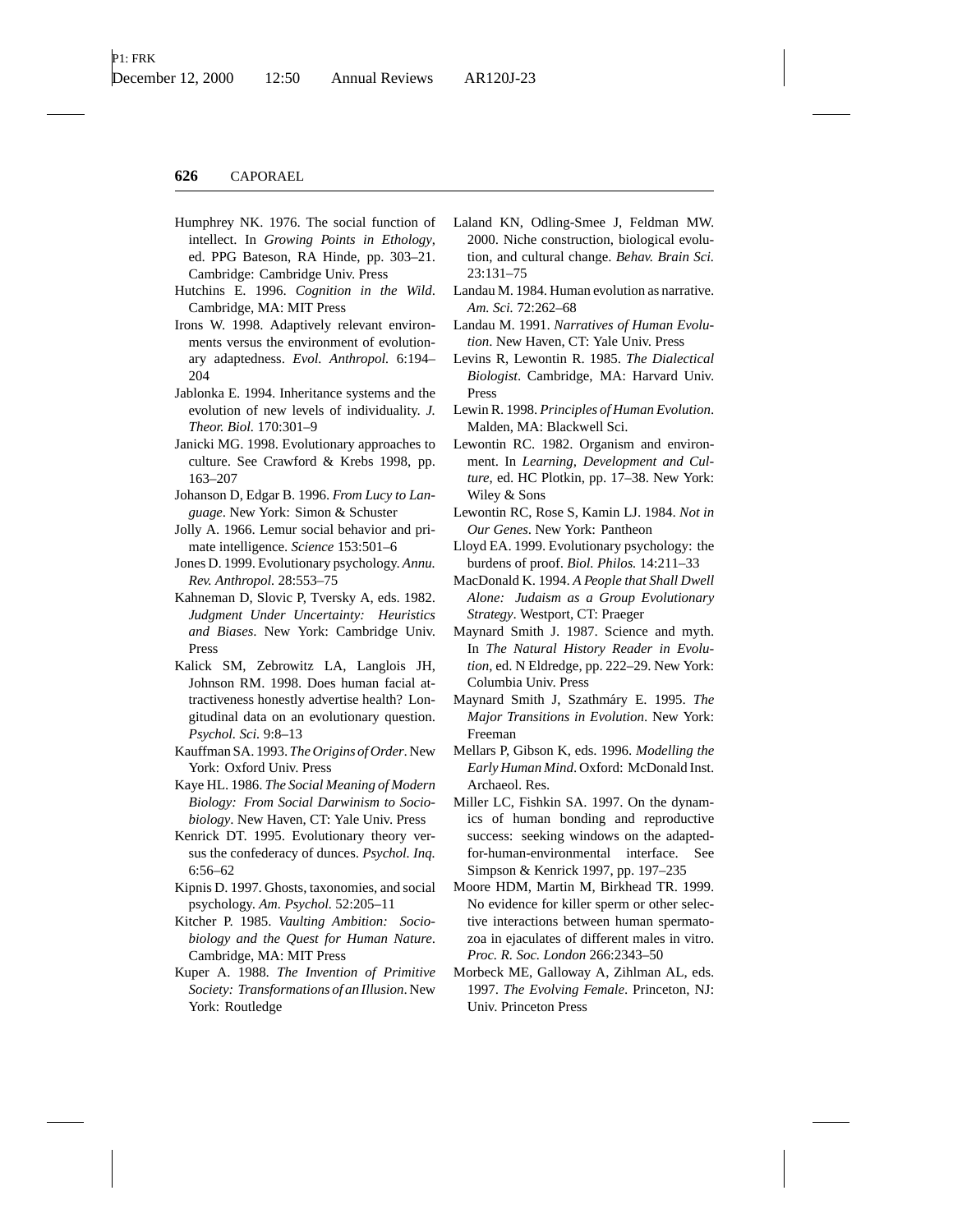- Orians GH, Heerwagen JH. 1992. Evolved responses to landscapes. See Barkow et al 1992, pp. 555–79
- Oyama S. 1985. *The Ontogeny of Information*. New York: Cambridge Univ. Press
- Oyama S. 1989. Ontogeny and the central dogma: Do we need the concept of genetic programming in order to have an evolutionary perspective? In *Systems and Development*. *The Minnesota Symposia on Child Psychology*, ed. MR Gunnar, E Thelen, 22:1–34. Hillsdale, NJ: Erlbaum
- Oyama S, Griffiths PE, Gray RD, eds. 2000. *Cycles of Contingency: Developmental Systems and Evolution*. Cambridge, MA: MIT Press
- Perper T. 1985. *Sex Signals: The Biology of Love*. Philadelphia: ISI Press
- Pinker S. 1997. *How the Mind Works*. New York: Norton
- Richards RJ. 1987. *Darwin and the Emergence of Evolutionary Theories of Mind and Behavior*. Chicago: Univ. Chicago Press
- Rose H, Rose S. 2000. *Alas, Poor Darwin: Arguments Against Evolutionary Psychology*. New York: Harmony Books
- Rosenberg A. 1994.*Instrumental Biology or the Disunity of Science*. Chicago: Univ. Chicago Press
- Rozin P, Lowery L, Ebert R. 1994. Varieties of disgust faces and the structure of disgust. *J. Pers. Soc. Psychol.* 66:870–81
- Ruse M. 1989. *The Darwinian Paradigm*. New York: Routledge
- Schick KD, Toth N. 1994. *Making Silent Stones Speak: Human Evolution and the Dawn of Technology*. New York: Simon & Schuster
- Simpson JA, Kenrick DT, eds. 1997. *Evolutionary Social Psychology*. Mahwah, NJ: Erlbaum
- Singh D. 1993. Adaptive significance of waistto-hip ratio on judgments of women's attractiveness. *J. Pers. Soc. Psychol.* 65:293–307
- Slobodkin L, Rapoport A. 1974. An optimal strategy of evolution. *Q. Rev. Biol.* 49:181– 200
- Smith BH. 2000. Sewing up the mind: the

claims of evolutionary psychology. See Rose & Rose 2000, pp. 129–43

- Smith EA, Winterhalder B, eds. 1992. *Evolutionary Ecology and Human Behavior*. New York: Aldine
- Sober E, ed. 1994. *Conceptual Issues in Evolutionary Biology*. Cambridge, MA: MIT Press
- Sober E, Wilson DS. 1998. *Unto Others: The Evolution and Psychology of Unselfish Behavior*. Cambridge, MA: Harvard Univ. Press
- Star SL, ed. 1995. *Ecologies of Knowledge: Work and Politics in Science and Technology*. Albany, NY: SUNY Press
- Symons D. 1979. *The Evolution of Human Sexuality*. New York: Oxford Univ. Press
- Symons D. 1992. On the use and misuse of Darwinism in the study of human behavior. See Barkow et al. 1992, pp. 137–59
- Tassinary LG, Hansen KA. 1998. A critical test of the waist-to-hip-ratio hypothesis of female physical attractiveness. *Psychol. Sci.* 9:150–55
- Tattersall I. 1995. *The Fossil Trail*. New York: Oxford Univ. Press
- Thelen E. 1992. Development as a dynamic system. *Curr. Dir. Psychol. Sci.* 1:189– 93
- Thelen E, Smith LB. 1994. *A Dynamic Systems Approach to the Development of Cognition and Action*. Cambridge, MA: MIT Press
- Thiessen D. 1996. *Bittersweet Destiny: The Stormy Evolution of Human Behavior*. New Brunswick, NJ: Transaction
- Thornhill R, Palmer CT. 2000. *A Natural History of Rape*. Cambridge, MA: MIT Press
- Tooby J, Cosmides L. 1992. The psychological foundations of culture. See Barkow et al 1992, pp. 19–136
- Trivers RL. 1971. The evolution of reciprocal altruism. *Q. Rev. Biol.* 46:35–57
- Trivers RL. 1972. Parental investment and sexual selection. In *Sexual Selection and the Descent of Man*, ed. B Campbell, pp. 136–79. Chicago: Aldine
- Trivers RL. 1974. Parent-offspring conflict.*Am. Zool.* 14:249–64